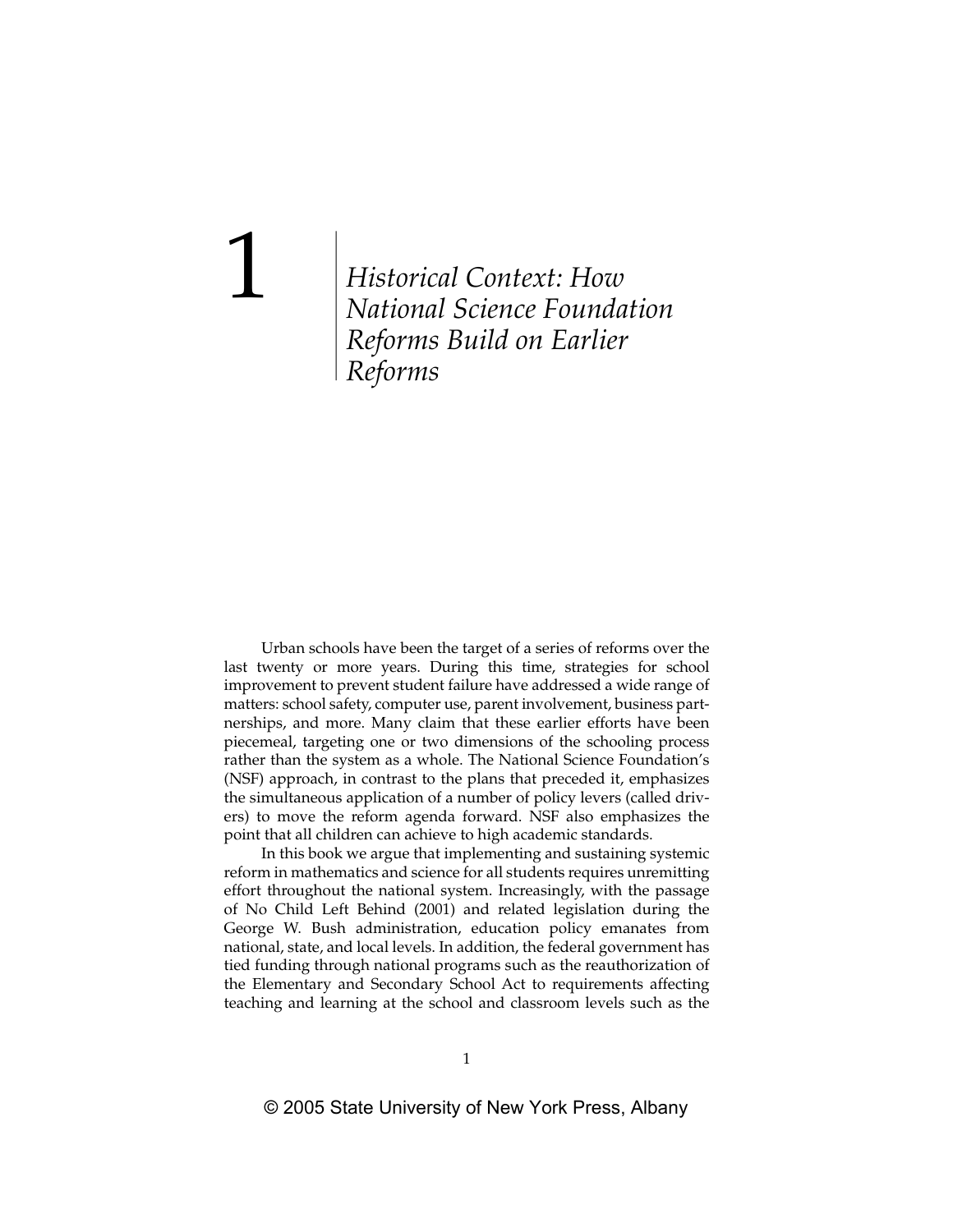mandate that all public school teachers will teach only those subjects for which they have been certified. Nonetheless, because the United States is so vast, educational change is still most effectively carried out at the local district level. From the superintendent's office to the classroom, improving mathematics and science practice to benefit all demands that teaching practices are student-centered, taking student needs into account but also assuming all students can and will learn to high standards. Intensive professional development carried out in the school and focused upon both substantive academic content and pedagogical practices is an essential condition for the improvement of student outcomes. In addition, community resources including both parent involvement and the contributions of civic organizations such as museums and local businesses must combine to accelerate student growth and attainment.

Throughout this volume we maintain that unless the strategy in question is designed to (a) promote the academic achievement of all students and to close the achievement gap, (b) engage teachers and school principals in forging a community of learners, and (c) involve parents and stakeholder groups, it will not be sustainable. In agreement with Cuban (2001), we further believe that:

- All schools do not need school-based reform; those schools that do are the lowest performers academically and are the hardest to turn around.
- School-based reform and district reform in urban areas should work in tandem for desired changes to take root and endure at the school site.
- Advocates of research-based school reform who are dependent upon practitioners adhering narrowly to a single design and the use of norm-referenced measures to determine success offer a narrow, technical version of what is a "good" urban school. In doing so, promoters reject teacher expertise while largely ignoring the school's political and cultural dynamics essential for improvement to occur.
- School-based reformers must do their homework on past successes and failures of urban school reform to understand the deeper complexities of the work in which they are engaged (pp. 1–2).

In the remainder of this chapter we turn to an examination of systemwide reform as a national strategy for improving teaching and learning, including a discussion of the NSF driver model as the organizing rubric for mobilizing reform in mathematics and science.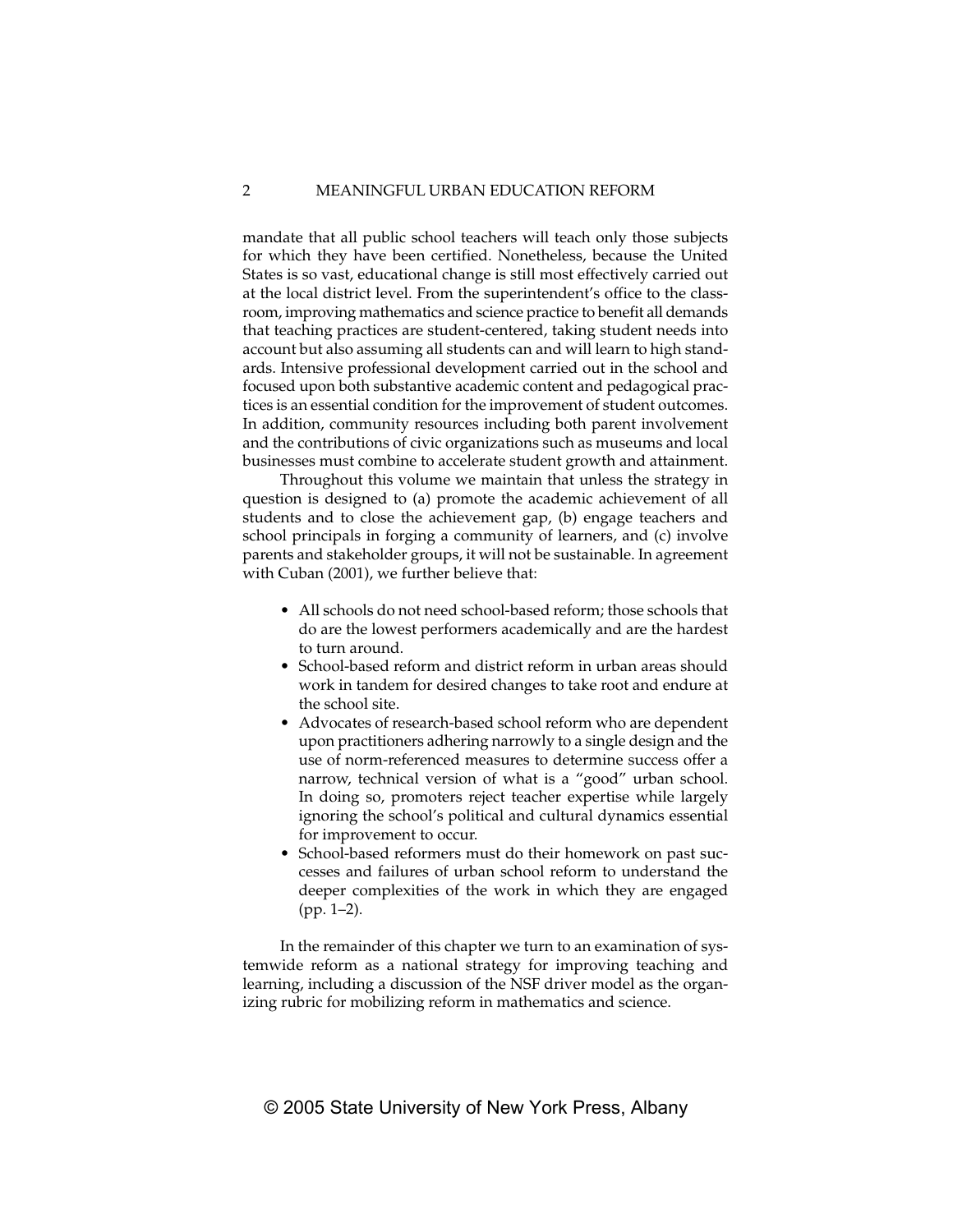### SYSTEMIC REFORM

Although policies at the national level directed toward educational reform predated the 1980s, several prominent documents published in that decade (for example, National Commission on Excellence in Education, 1983; Southern Regional Educational Board, 1981), as well as results from national and international assessments (Crosswhite, Dossey, Swafford, McKnight, and Cooney, 1985; McKnight et al., 1987) revealed the difficulties in providing all students pathways to highlevel academic achievement in America's public schools. Most notably, the National Commission on Excellence in Education's report, *A Nation at Risk* (1983), illuminated problems confronting the nation's public education and focused society's attention on the need for a national strategy to improve education. In addition to preserving the status of the Department of Education as a cabinet-level entity, the report also triggered a national debate about what students should be learning and how student learning should be assessed—a debate that is far from over.

According to the report, those working in America's schools were content with low expectations and low standards, and the nation as a whole was in danger of losing its preeminent status as a world power to nations such as Germany and Japan, countries making enormous technological strides at the time. In addition to making a full-scale indictment of the system, the report's authors at the same time called for action to combat "complacency" and "mediocrity." Recommendations included higher standards for students and teachers and an academically challenging core curriculum for all students. Documents demanding reform, coupled with an outcry from business and community leaders, manifest in the Secretary's Commission on Achieving Necessary Skills (1991) report subsequently resulted in policies requiring higher standards for student learning in America's schools. Although the policymaking community still lacked research documenting poor pedagogical practice at the classroom level, there was reason to believe that teachercentered instruction focused on student learning of facts, basic skills, and not much more was widespread. In fact, weak U.S. student performance on tests measuring the capacity to perform at high levels in comparison with student performance in other nations was the only proof necessary to stimulate the press for reform (Smith and O'Day, 1991).

The current thrust for systemwide reform addresses the assumption that schools have not provided students, especially those students attending the poorest performing schools, with knowledge necessary to be successful in society—the outcome stressed by Newmann (1996)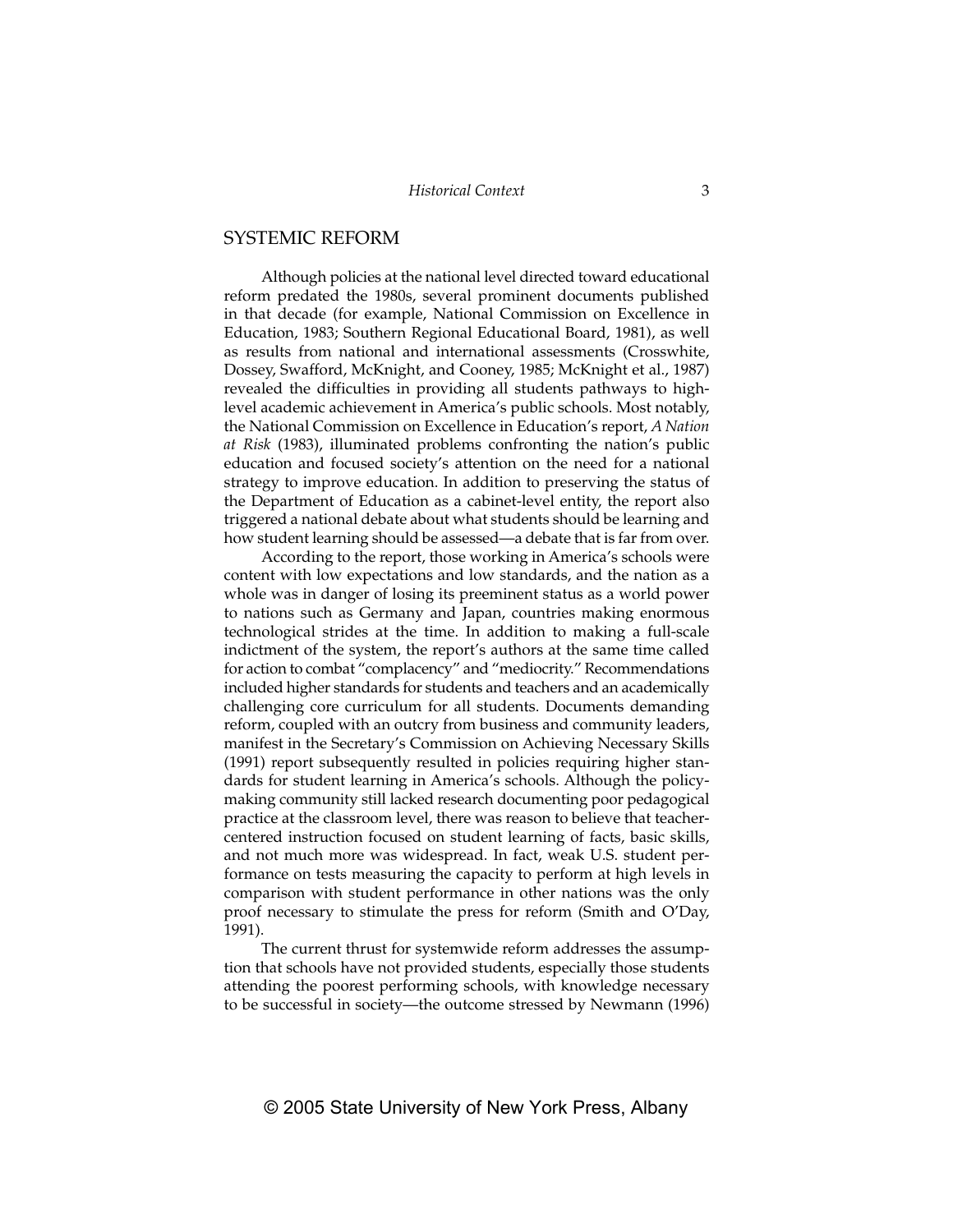and his colleagues. Students were not sufficiently challenged by the instruction they received, with the result that many were ill-prepared to attend college upon graduation, to enter technologically complex careers, or to engage in challenging intellectual work. By setting more rigorous standards for students, Roeber (1999) and others contended, the general level of student achievement would rise, better preparing students for post-secondary educational opportunities and employment.

The systemic reform movement differs from reform efforts in the past in emphasizing rigorous academic coursework for all students. In addition to improving the overall quality of education for all children, as emphasized in the effective schools approach, educational equity is at the core (Kahle, 1998; Smith and O'Day, 1991; O'Day and Smith, 1993). As a result of this emphasis, the achievement gap between majority group students and students of color is expected to decrease (Williams, 1996). Unlike prior reform efforts, systemic reform recognizes that attempts to change one aspect of the system will require changes in other aspects at all levels of the system. However, the most important change must occur at the level of the school classroom, translated by the teacher and buttressed by policies at the school district and state levels, including those policies and resulting strategies focusing on curriculum, instruction, and assessment.

Led by the National Council of Teachers of Mathematics (NCTM), national content-specific professional groups developed standards to communicate what students should know and be able to do in mathematics (NCTM, 1989, 2000), science (American Association for the Advancement of Science, 1993; National Research Council, 1996), and other subject areas. As described in these documents, instruction should emphasize active learning and higher-order thinking skills, while providing investigative and problem-solving opportunities for all students. Since their introduction, these documents have been used to guide and develop policy at the national, state, and school district levels, in the form of curriculum changes and related high-stakes accountability measures.

The NSF has been critical in providing both the support and the conceptual rubric for institutionalizing systemwide reforms. According to the NSF,

Systemic reform occurs when all essential features of schools and school systems are engaged and operating in concert; when policy is aligned with a clear set of goals and standards; when forthcoming improvements and innovations become intrinsic parts of the ongoing educational system for all children; and when the changes become part of the school system's operating budget. (NSF, 2000)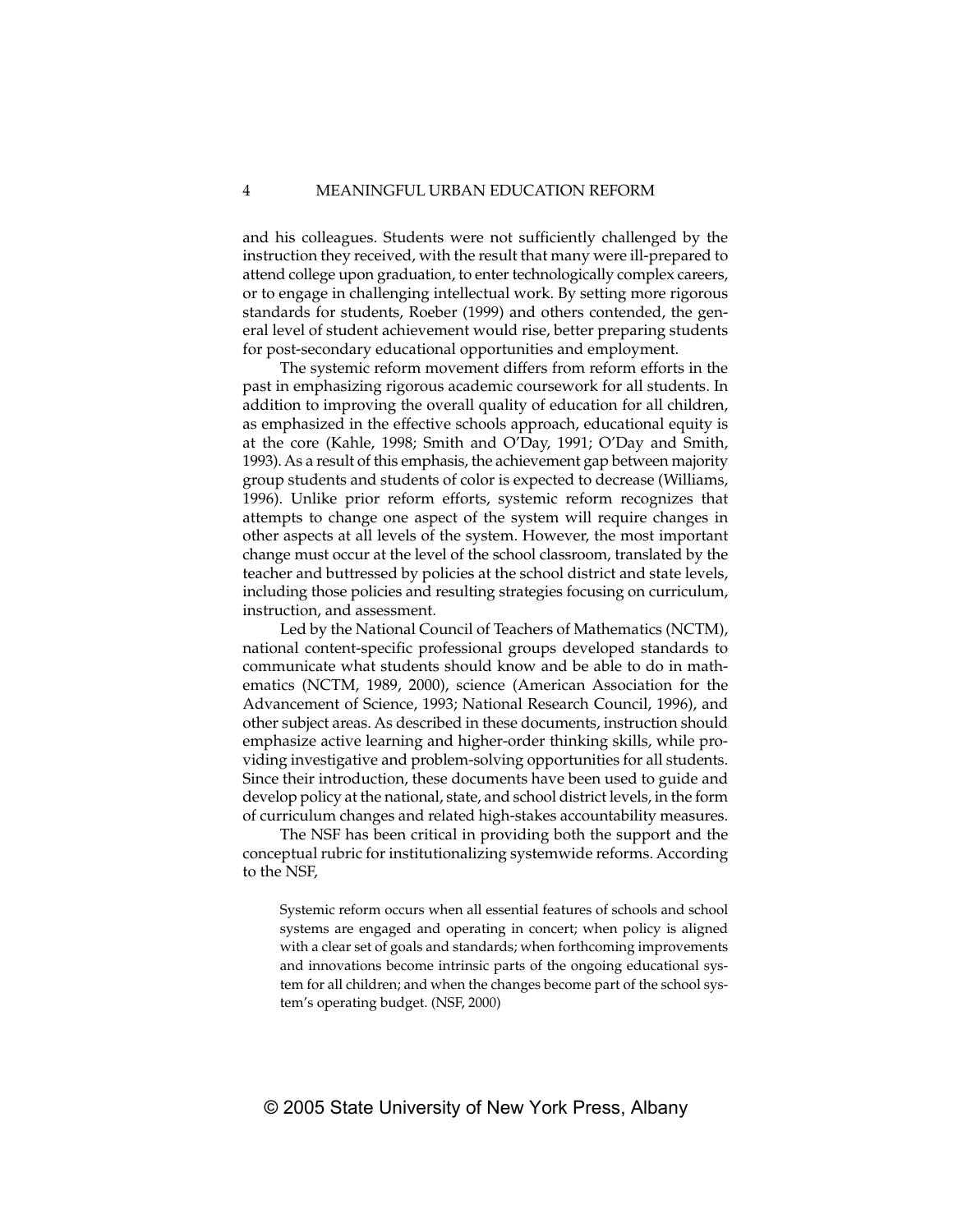Initially, NSF provided support to twenty-five states through its Statewide Systemic Initiatives program (SSI). The goal of the SSI is to assist states in developing the capacity to move from independently devised science and mathematics educational reform measures to statedeveloped efforts and in coordinating such improvements as teacher preparation, the development of standards-driven instructional materials, and the assessment of student performance. Although large numbers of teachers received curricular and instructional materials, and schools of education undertook some degree of curriculum change in teacher preparation programs, these programs failed to reach those urban schoolchildren in the most difficult circumstances.

To address this need, NSF established the Urban Systemic Initiatives (USI) program in 1993. Funding under the USI program was made available to the urban school districts in the United States with the highest rates of poverty among their school-aged children according to the 1990 census. Twenty-one of the eligible school districts successfully applied for and received a total of 15 million dollars each over a four-year period to carry out systemic reforms in mathematics and science (Westat\*McKenzie Consortium, October 1998, p. 6) (see Table 1.1). The funding provided by NSF was considered a medium for developing, expanding, or sustaining reform through partnerships with businesses, educational institutions, and community organizations.

Although NSF did not prescribe approaches to systemic reform, four years into the initiative, and mindful of contextual differences among the sites, NSF developed a model of systemic reform that identified a set of six policy levers, or drivers. Thereafter, grantees were required to assess progress against these drivers (Kahle, 1998). The six-driver model (see Table 1.2) is an interrelated and overlapping structure of

|                                                                                                   | National Science Foundation USI Sites                                                    |                                                    |                                |
|---------------------------------------------------------------------------------------------------|------------------------------------------------------------------------------------------|----------------------------------------------------|--------------------------------|
| Cohort 1<br>(Granted in 1993)                                                                     | Cohort 2<br>(Granted in 1995)                                                            | Cohort 3<br>(Granted in 1996)                      | Cohort 4<br>(Granted in 1998)  |
| Baltimore<br>Chicago<br>Cincinnati<br>Dallas<br>Detroit<br>El Paso<br>Miami-Dade<br>New York City | Cleveland<br>Columbus<br>Fresno<br>Los Angeles<br>Memphis<br>New Orleans<br>Philadelphia | Milwaukee<br>San Antonio<br>San Diego<br>St. Louis | Atlanta<br><i>Jacksonville</i> |

Table 1.1. National Science Foundation USI Sites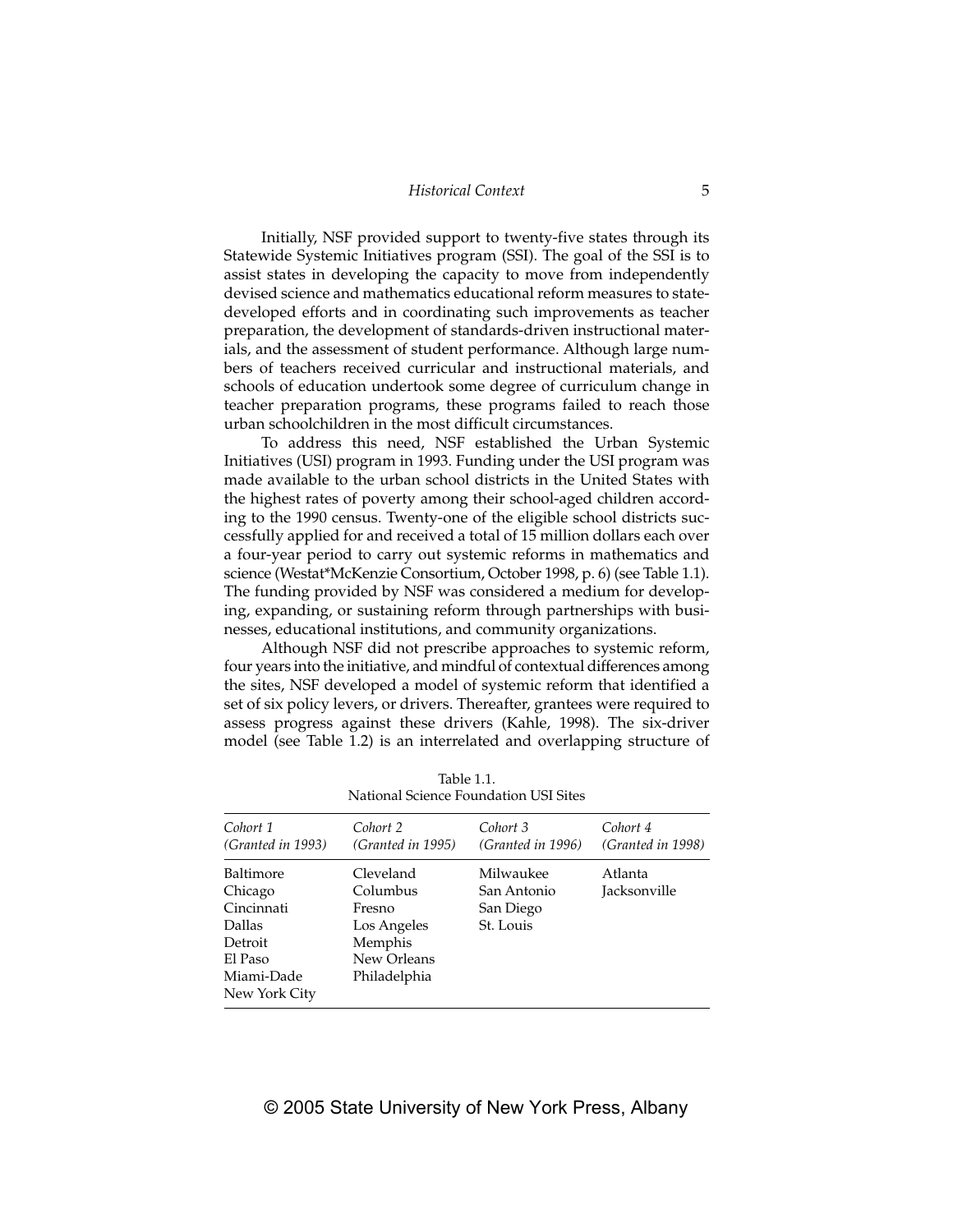| Driver              | Description                                                                                                                                                                                                                                                                                                                                                                                                                                                                                                                                |  |
|---------------------|--------------------------------------------------------------------------------------------------------------------------------------------------------------------------------------------------------------------------------------------------------------------------------------------------------------------------------------------------------------------------------------------------------------------------------------------------------------------------------------------------------------------------------------------|--|
| Driver 1            | Implementation of a comprehensive, standards-based curriculum<br>and/or instructional materials that are aligned with instruction<br>and assessment available to every student served by the system<br>and its partners.                                                                                                                                                                                                                                                                                                                   |  |
| Driver <sub>2</sub> | Development of a coherent, consistent set of policies that support<br>provisions of broad-based reform of mathematics and science at<br>the K-12 level.                                                                                                                                                                                                                                                                                                                                                                                    |  |
| Driver <sub>3</sub> | Convergence of all resources that are designed for or that<br>reasonably could be used to support science and mathematics<br>education—fiscal, intellectual, materials—both in formal and<br>informal education settings, into focused program that upgrades<br>and continually improves the educational program in science<br>and mathematics for all students.                                                                                                                                                                           |  |
| Driver <sub>4</sub> | Broad-based support from parents, policymakers, institutions of<br>higher education, business and industry, foundations, and other<br>segments of the community for the goals and collective value of<br>the program that is based on an understanding of the ideas behind<br>the program and knowledge of its strengths and weakness.                                                                                                                                                                                                     |  |
| Driver <sub>5</sub> | Accumulation of broad and deep array of evidence that the<br>program is enhancing student achievement through a set of<br>indices. In the specific instance of student achievement test<br>scores, awardees on an annual basis are excepted to report the<br>results of student mathematics and science achievement in a<br>multigrade level context for the USI-impacted schools/districts/<br>state(s) relative to appropriate cohort entities (non-USI districts,<br>the state), all of which are defined by the performance baselines. |  |
| Driver <sub>6</sub> | Improvement in the achievement of all students, including those<br>historically underserved, as evidenced by progressive increments<br>in student performance characterized by the requisite specificity<br>of the USI as a catalytic resource and the appropriateness of<br>attendant attributions.                                                                                                                                                                                                                                       |  |

Table 1.2. NSF's Six-Driver Model

*Note*: NSF, 2000.

process and outcome reform drivers. The first four, called process drivers, focus on sustainable success in changing the system's approach to the teaching and learning of mathematics and science. Driver 1 (D1) encompasses the overall intent of the reform effort by encouraging the use of standards-based curriculum that is aligned with instruction and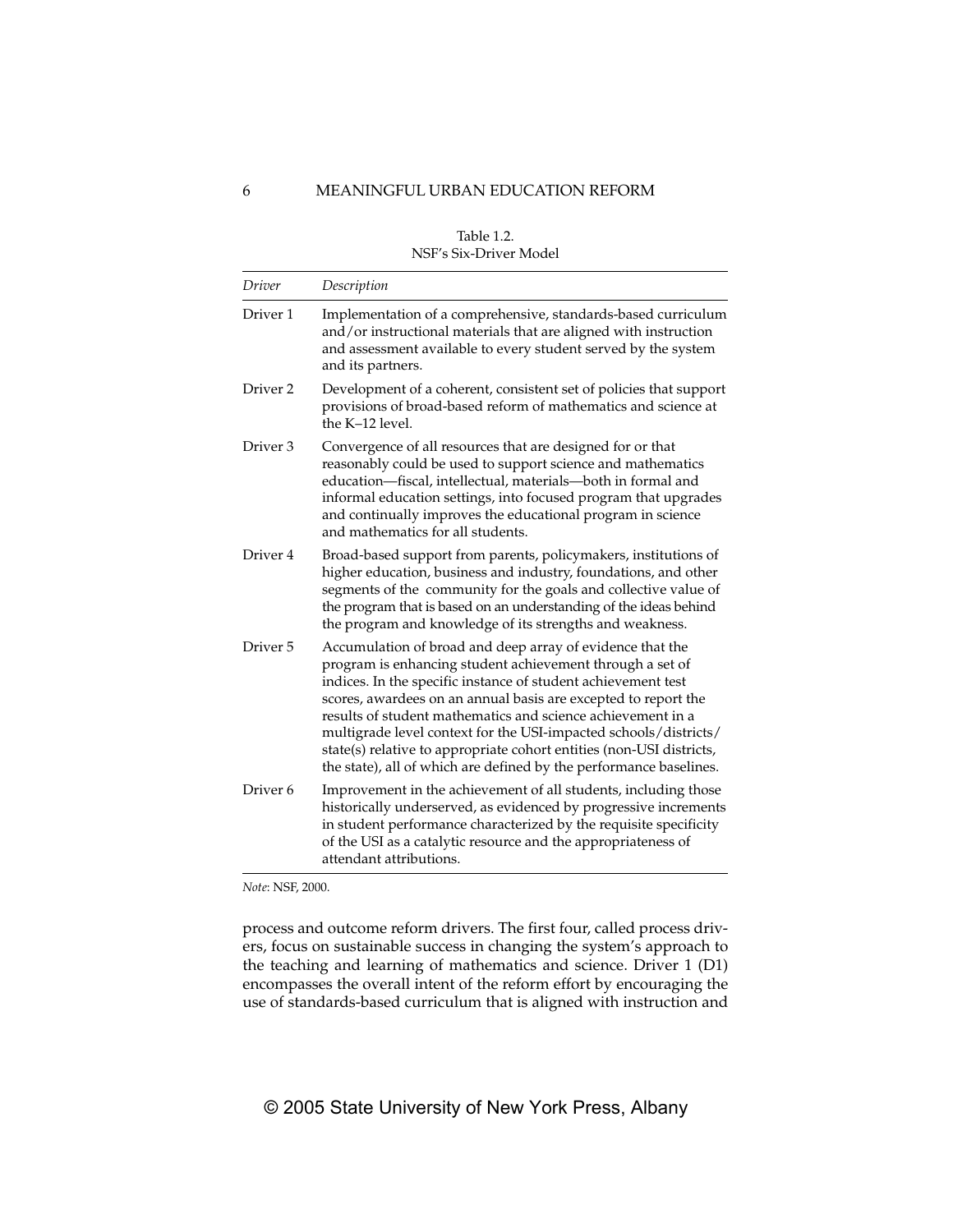assessment practices. Drivers 2 (D2) through 4 (D3 and D4) support the achievement of the goals of D1. The outcome drivers, Drivers 5 (D5) and 6 (D6), focus on the end result of the reform effort, increasing achievement in mathematics and science and closing the existing achievement gap between advantaged and disadvantaged students. With these drivers in mind, USI programs were designed to be strongly student achievement outcome oriented (D5, D6), with explicit emphasis on resource convergence (D3), establishing a leadership nexus (D2, D4), partnerships that entail more than the provision of resources (D4), and the advocacy role of community relations (D4, D2), in addition to standards-driven curriculum, instruction, and assessment practices (D1). As a result, most projects engaged in a process of policy alignment and employed programs of intensive professional development focused on both subject matter content and constructivist approaches to teaching mathematics and science across grade levels K–12. Other reforms and policy analysts have noted that several policy levers must be engaged in a coordinated fashion. A good recent example is the work of Datnow and her colleagues (2002), whose analysis of comprehensive school reform (CSR) is framed by five "necessary conditions" for success: (1) the success of the reform selection process; (2) quality leadership at site and district levels; (3) CSR design team support and professional development; (4) fiscal resources to support reform; and (5) the reform's ability to help schools meet state accountability mandates.

#### SCHOOL CULTURE—A POSSIBLE 7TH DRIVER

In addition to policy drivers identified by the NSF, we believe school culture must be viewed as a mediating set of factors that influence the creation of social ties and relationships, and is likely the critical element enhancing or curtailing effective teaching and successful student outcomes. These factors are increasingly seen as vitally important in strengthening or undermining school reform (Fullan, 2001). Additionally, there is evidence to support the notion that student learning is facilitated when principals, teachers, and others develop collaborative relationships within a professional learning community (Newmann and Wehlage, 1995; Louis, Marks, and Kruse 1996; Stein, 1998). According to Supovitz and Turner (2000), teachers who felt supported by their principal reported significantly greater use of reform approaches than did teachers who did not feel encouraged.

Researchers studying the organization of high-achieving urban schools have regarded the development of professionally enriching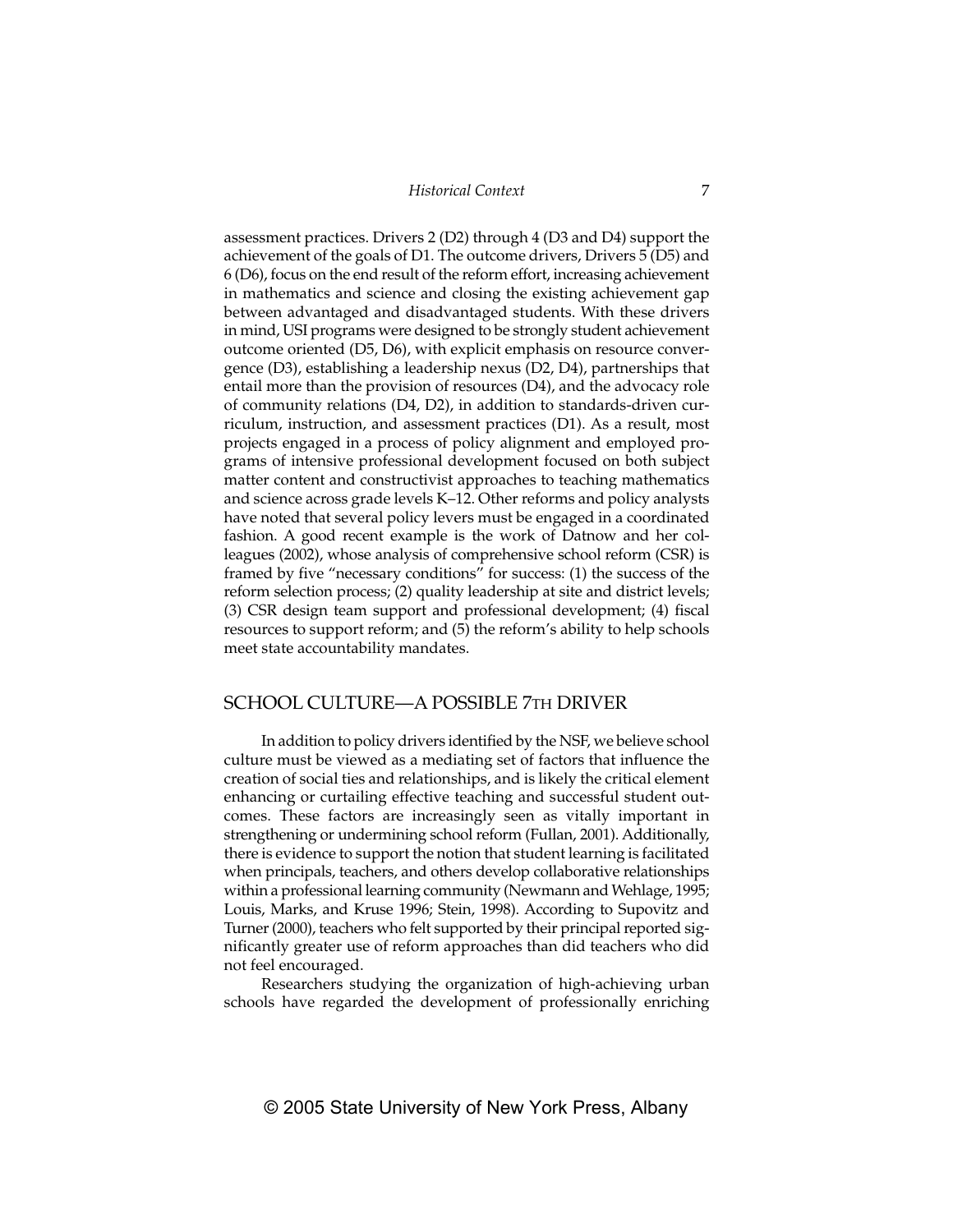8 MEANINGFUL URBAN EDUCATION REFORM

work groups as a major facilitator of commitment and effort with the potential to improve student learning (Louis, 1998, p. 1). Those who study the social organization of schools also emphasize "the multiple, embedded ways in which teachers seek and use professional networks to increase their knowledge and skills" (Louis, 1998, p. 2). While highquality instruction depends on the competence and attitudes of individual teachers, individual knowledge, skills, and dispositions when put to use collectively within a school can create a strong professional community (King and Newmann, 2000).

# THE CURRENT CRISIS: CLOSING THE PERSISTENT ACHIEVEMENT GAP

The United States requires a literate, technologically savvy, mathematically proficient population capable of high-level problem solving. Students in turn require an environment in which educators can teach the materials effectively and challenge students to think creatively while instilling appropriate knowledge and skills as a foundation for future learning. The first issue to acknowledge is the persistent educational achievement gap between students of color and white students:

This ethnic educational achievement gap is hardly news. It is a well-studied and well-established fact, using almost any measure (the well-known 15 point average I.Q. gap between blacks and whites sensationalized by *The Bell Curve,* SAT scores, college and high school grade-point averages, graduate and dropout rates) black students nationwide do not perform as well as whites. (Singham, 1998, p. 8)

Corresponding gaps are also evident in financial inequities that persist in school funding; in schools that cannot keep up with high technology in either equipment or teaching; in tracking and course offerings that offer some students more challenging academic content and leave others with courses such as "basic math" or "general science." Although the achievement gap is well documented in the United States, no clear conclusion has been reached to explain the persistence of the gap, and many "measures" showing disparities in cognitive abilities between groups have been discredited as valid indicators of achievement differences.

Making meaningful and durable systems change requires both taking into account the unique nature of each school and community and applying standards-based criteria to evaluating teaching, learning, and other features. Change must be structured to be adaptable to different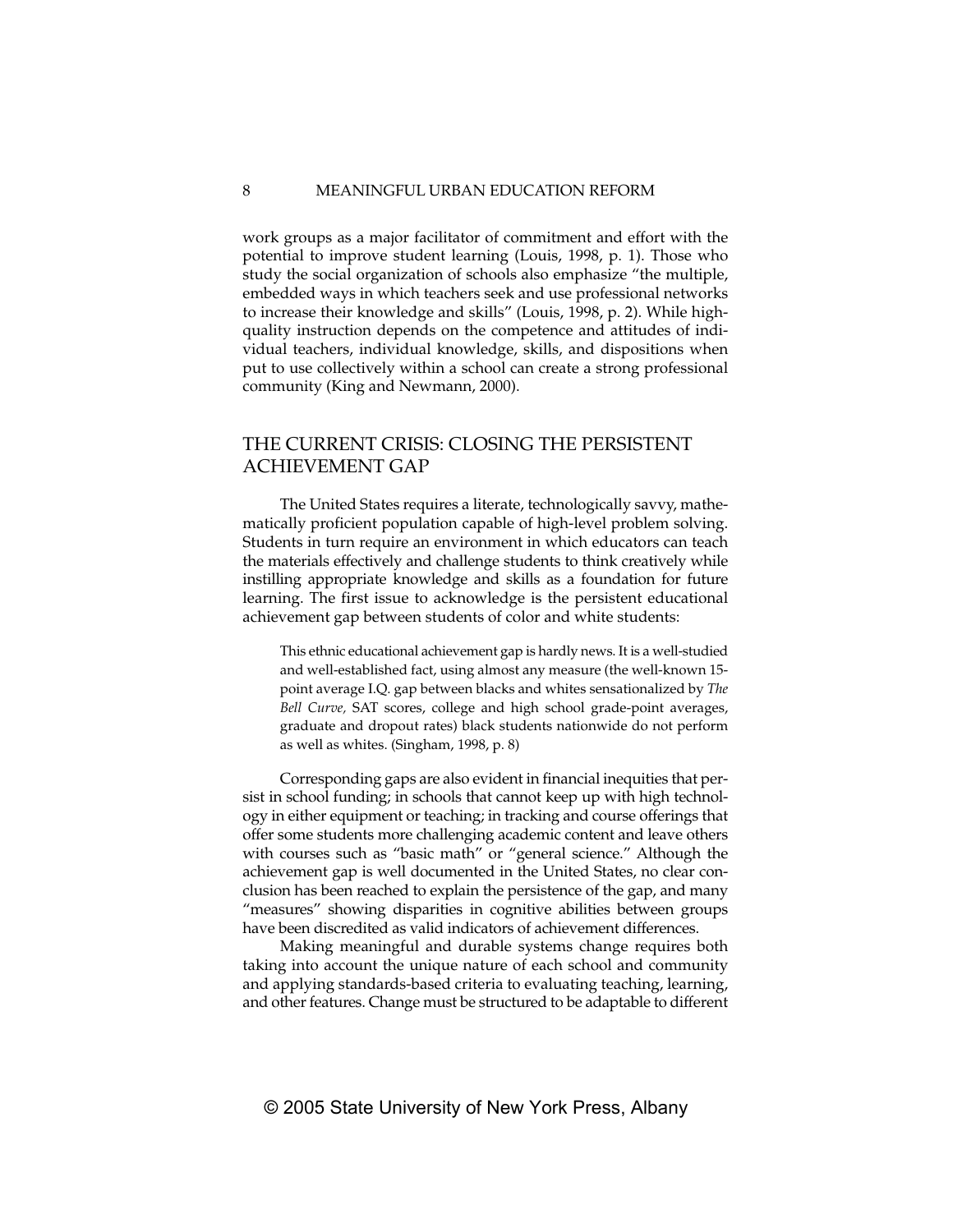populations and regional areas without sacrificing an adherence to the goals of high achievement and continued learning of all students. Together with standards for student achievement, standards for teaching are important because teacher knowledge is a critical component in the classroom (Haycock, 2001). The importance of these factors is reflected in the USI reform efforts through increased standards-based instruction and professional development for teachers in urban school districts. By increasing policy makers' and the public's understanding of the varying impacts of systemic change at the state, district, and school levels, systemic reform efforts including the USI offer multiple avenues for educational improvement and the reduction of achievement differentials (Corcoran and Goertz, 1995).

NSF-sponsored USI reform efforts attempt to reduce the achievement gap and address factors that contribute to it. Research has identified several problems faced by teachers, students, and administrators in urban school districts and schools. First, low-performing schools often suffer from a lack of coherence among activities deemed as priorities by school district or school-level administrators (Bryk, Sebring, Kerbow, Rollow, and Easton, 1998). The lack of coherence includes fragmentation of the curriculum, fragmentation or lack of coordination in organizing the school day, poorly related or incompatible instructional strategies, inconsistent behavioral expectations, and the lack of a shared purpose and shared values. Second, many of these schools face a poorly organized or nonexistent program to support the acquisition of knowledge and skills needed to engage in effective reform at the school level. In addition, teachers and principals lack the time and resources to mobilize the information, skills, and knowledge to undertake radical transformations of teaching, learning, and assessment, as well as school organizational change. Third, there are major disincentives for teachers to elect to work in schools with histories of failure much less to stay with schools undergoing major shifts in practice. Developing pedagogical skills, the capacity to undertake complex organizational transformation, and the willingness to stay with a career with minimal financial rewards for the work required seems a most difficult challenge for even the most dedicated teachers and school staff.

Measures such as standardized testing, increased school accountability, community involvement, and resource allocation must also be structured and evaluated in ways that relate them to achievement differentials. An increasingly important factor is the use of technology as part of school and work environments. When business leaders began to worry about applicants meeting their minimum literacy requirements and possessing higher-level thinking skills, the question of educational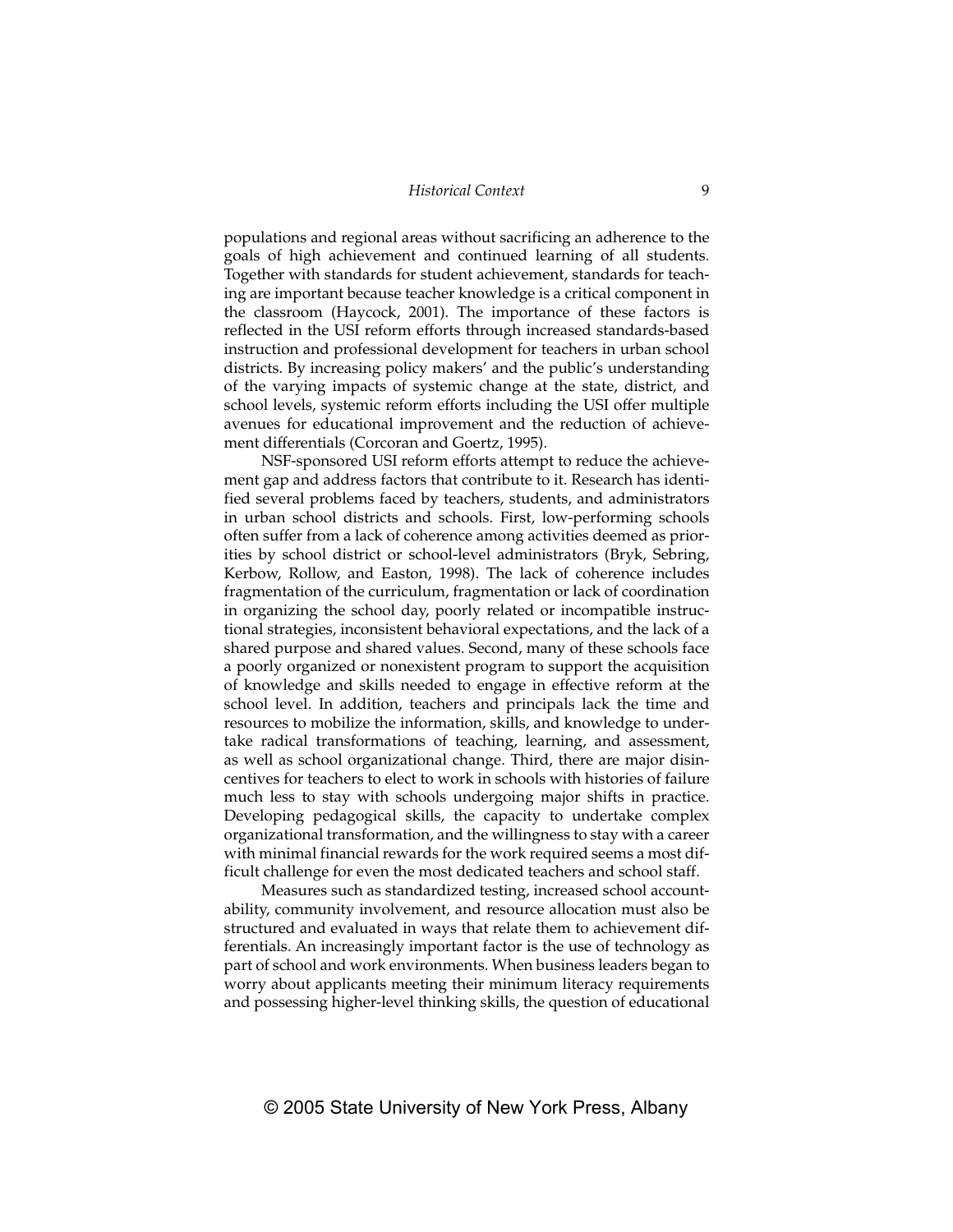efficacy came to the forefront (Mizell, 1992). The commitment of educational leaders to increase the achievement levels of all students should be a real part of reform efforts to make certain all students are ready and able either to continue into higher education or to be successful in a rapidly changing, technically demanding job market. Systemic changes in both structure and practice are important to this goal and to the reduction of achievement differentials through increased alignment of teaching philosophy and policies with classroom practices.

In the first part of this chapter our goal has been to set the stage for a discussion of the nature of the work that we undertook in our study of the implementation of NSF's Urban Systemic Initiative program in four sites. Our aim has been to show how a concern with the failure of so many students to attain to high levels of achievement in mathematics and science coupled with the perception by policy makers that most classroom instruction in the nation's public schools was teacher-centered rather than student-centered led to the development of strategies to improve both conditions. In addition, it was widely (and in our view correctly) perceived that reform on the revolutionary scale envisioned by NSF required the concerted efforts of many dedicated individuals throughout the system and school community. Without the targeted efforts of superintendents both to create the vision and to mobilize resources in concert with those of the school principal, teachers, parents, and community members, systemic reform is impossible to achieve. In the next section of the chapter we turn to a discussion of the research plan we followed in building an understanding of the impact of systemwide reform.

# ASSESSING THE IMPACT OF THE URBAN SYSTEMIC INITIATIVES

During the course of our three-year project, we researched the effectiveness of NSF's driver model in explaining educational reform and estimated its effectiveness as a template for district and school policies designed to close the achievement gap and increase overall success in science and mathematics. The participating cities in our evaluation project (Chicago, El Paso, Memphis, and Miami-Dade) were chosen because they provided a reasonably representative sample of the twentyone districts supported by NSF's USI. These four cities vary by region, size, predominant ethnicity, and native language of students and their families. Because we intended to carry out an assessment of both the efficacy of the driver model and the effectiveness of USI programs, our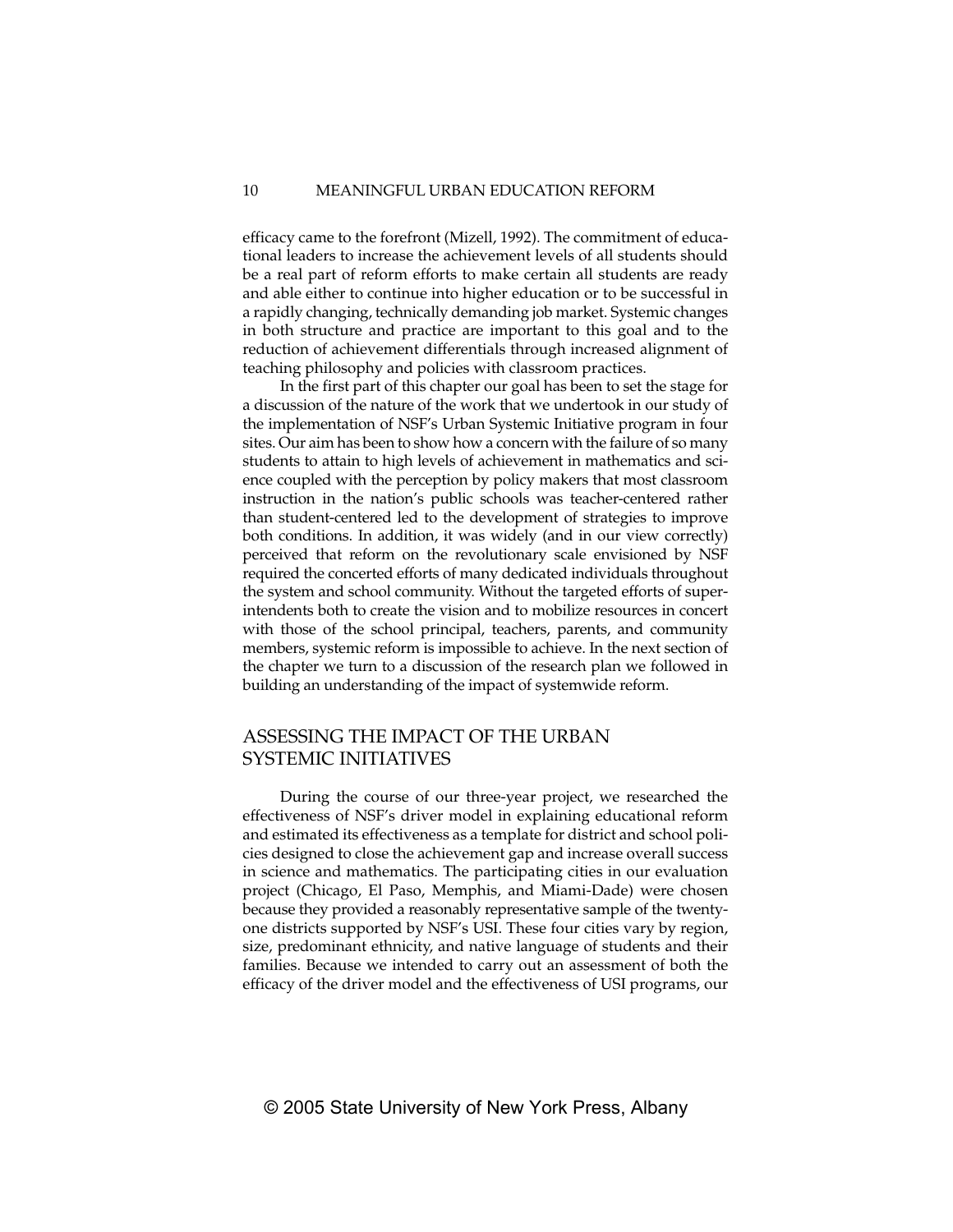methodological approach is understandably complex. Below we provide a brief description of the methods used in this research.

The major goals of this research study were: (1) to assess the impact of USI reforms by modeling relationships between each latent variable (driver) and a set of manifest indicator variables; (2) to determine how reforms in curriculum and instruction affect teacher and student outcomes at the classroom level through the enacted standards-based curriculum in mathematics and science; and (3) to investigate the roles of leadership, local resources, and national, state, and local policies related to systemic reform that foster or inhibit student achievement outcomes and outcome differences. Our research plan called for three studies (the Mathematics and Science Attainment Study, the Study of the Enacted Curriculum, and the Policy Study) to be conducted over a three-year period simultaneously. These interconnected studies included a number of questions that guided the work:

Mathematics and Science Attainment Study:

- What is the impact of successful initiatives funded through NSF's USI program?
- To what extent do both (a) student achievement outcomes in general and (b) attainment outcomes between underserved students and their peers differ as a function of the duration and intensity of treatment?
- To what extent is the causal structure implied by NSF's reform drivers consistent with the observed relationships among the indicators of each driver?
- What are the similarities and differences in causal structures across the four participating sites?
- What evidence suggests that additional drivers are causally related to achievement in general and to attainment differences specifically?
- What causal structure for interpreting the data provides a consistent, reliable, and cost-effective model for other USI sites to use in carrying out assessments of the impact of their programs on student achievement outcomes?

Study of Enacted Curriculum:

• To what degree are science and mathematics being taught in a manner consistent with local goals, state frameworks, and national mathematics and science education standards?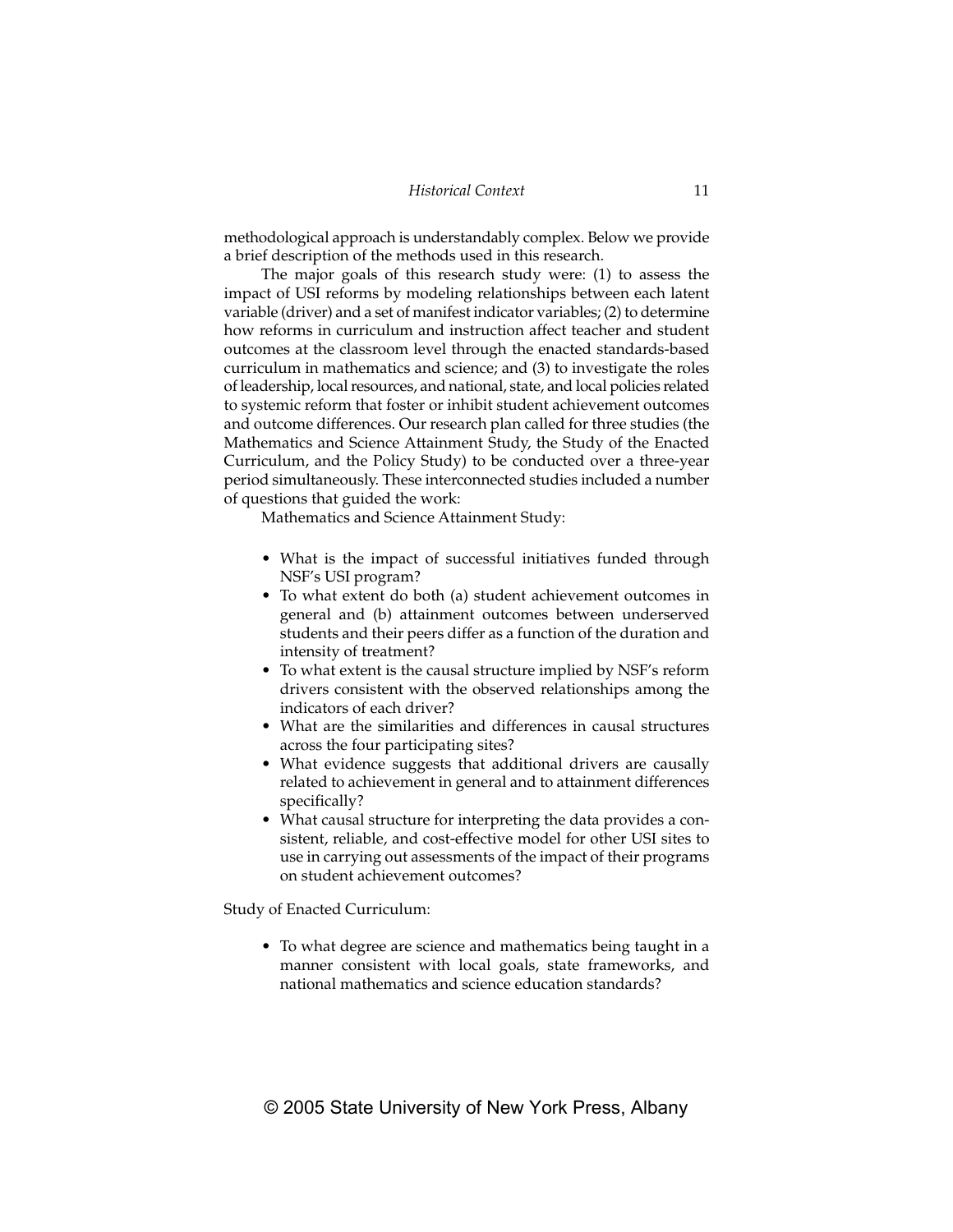#### 12 MEANINGFUL URBAN EDUCATION REFORM

Policy Study:

- What is the impact on local USI reform of national, state, and local policies related to systemic reform, including assessments, standards, and professional development?
- How are resources mobilized among various constituencies such as schools, universities, business and industry, and political agencies?
- What is the role of institutional and individual leadership in this process?
- What community and district contextual characteristics are particularly important in affecting student outcomes?

A multisite, multilevel case study design was employed to provide perspectives at four levels: the school district, the school, the school's community, and school classroom sites implementing NSF-sponsored initiatives. Our array of studies and research questions allowed us to develop multiple indicators for each of the NSF drivers, to do so over a three-year period, and ultimately to execute a comprehensive analysis of multiple salient features fostering or inhibiting possible student outcomes. These included both organizational and individual level factors such as student achievement and student engagement (D5 and D6); teachers' reports of their professional development experiences, use of technology in the classroom, and involvement in decision-making processes (D1 and D3); school district assessment practices and school-level support structures (D2); teachers' classroom practices (D1); the nature of community-school partnerships and other arrangements with business and industry (D4); school climate and school leadership (D3 and the hypothesized D7). In addition, we attempted to contextualize our work by taking into account factors including local, state, and national programs and the range of important local and regional characteristics.

The case study design incorporated a variety of quantitative and qualitative research methods. The inclusion of multiple methods enhances the rigor of the research as the limitations of one method may be balanced by the strengths of others (Kromrey, Hines, Paul, and Rosselli, 1996). Further, given the complexity of systemic reform, the use of multiple methods increases the likelihood of accurately representing the myriad of influential variables at work to either undermine or sustain reform.

#### THE SCHOOL DISTRICTS AND CITIES

We worked with USI directors and others at each of four sites to allow comparisons among programs and to estimate the extent to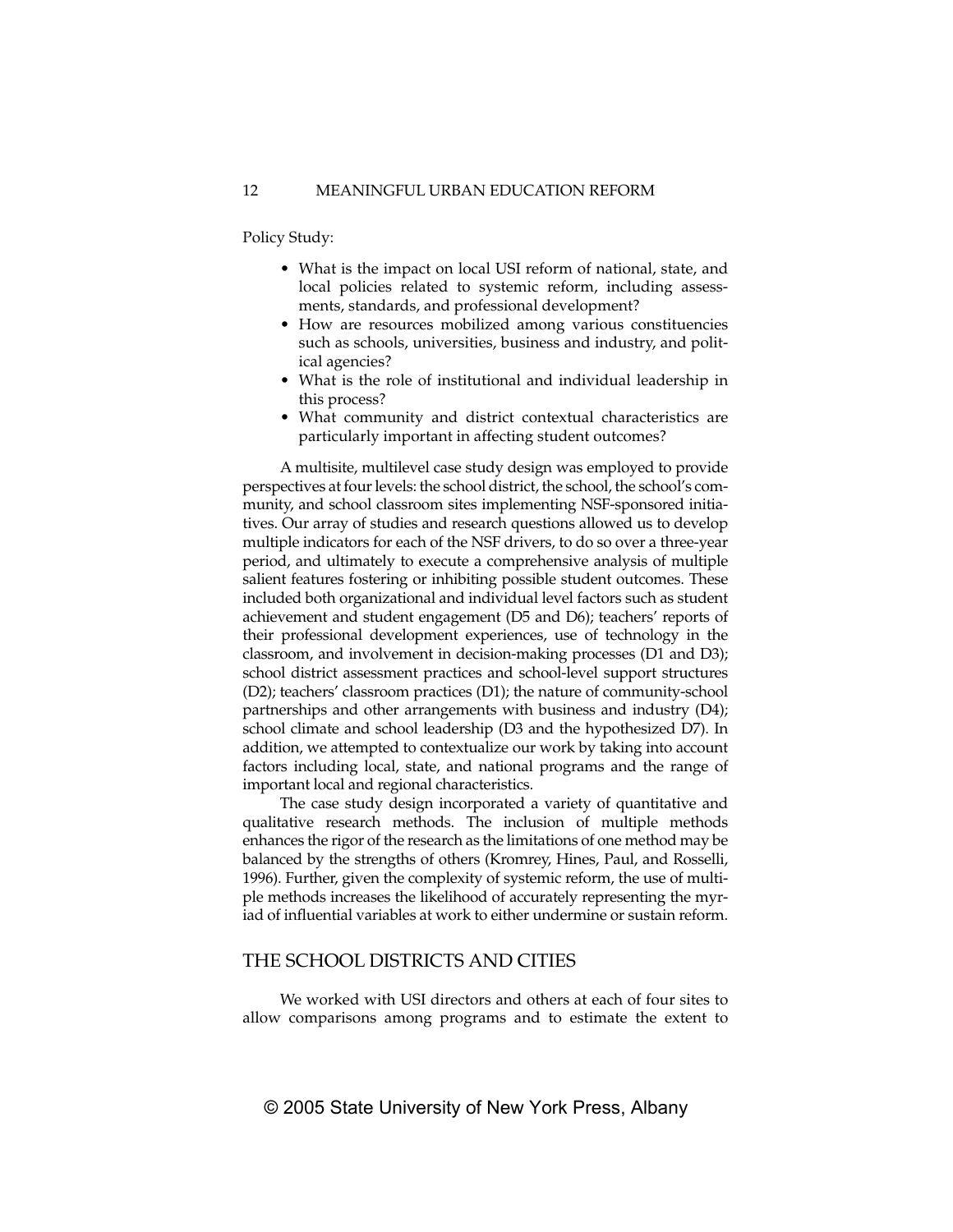which results may be generalized. Sites vary by region, size, and predominant ethnic composition of students. Size differences are important in view of the relatively greater challenges facing large urban school systems, and because NSF funding at 15 million dollars over four years was the same in all USI-funded locations regardless of number of students served. Racial/ethnic variation addresses the importance of language, culture, and racial or ethnic discrimination as variables affecting educational performance.

At the start of our study, all four sites had operated USI programs for at least four years. Chicago and Miami-Dade are very large districts (ranking third and fourth nationally), while Memphis and El Paso are comparatively smaller. Students in Memphis and Chicago are predominantly African American (70 and 55 percent, respectively), while those in El Paso and Miami-Dade are predominantly Latino (85 and 52 percent, respectively), although of different national origins (i.e., Mexican American and Cuban American). Chicago has a substantial Latino student population (31 percent), whereas Memphis has a relatively small percentage (1 percent). Similarly, Miami-Dade has a substantial proportion of African American students (31 percent), while El Paso has relatively few (3 percent). In various combinations, therefore, all four districts have very high numbers of traditionally underserved students and all reflect high levels of family poverty and chronically low levels of student achievement. All four cities faced state-imposed mandates to improve school performance and to raise test scores of students. Below we provide a brief characterization of each of the sites.

#### *Chicago*

While Chicago's economic growth in the 1990s was somewhat less substantial than the prosperity experienced by its U.S. counterparts— New York and Los Angeles—in the global finance economy, Chicago still managed to gain both jobs and population during this period (Abu-Lughod, 1999). Currently, Chicago headquarters more of the nation's largest firms than Los Angeles and has also developed capacity to compete in global financial markets through its venerable institutions, most notably the Chicago Mercantile Exchange. Nonetheless, Chicago remains one of the most segregated cities with respect to both income and race/ethnicity. Abu-Lughod (1999) asserts that despite decades-old open housing laws, the physical isolation of blacks and, increasingly, of Latinos continues:

Over time . . . racial segregation has persisted and, with the flight of Caucasians either beyond the city limits or into explicitly identified city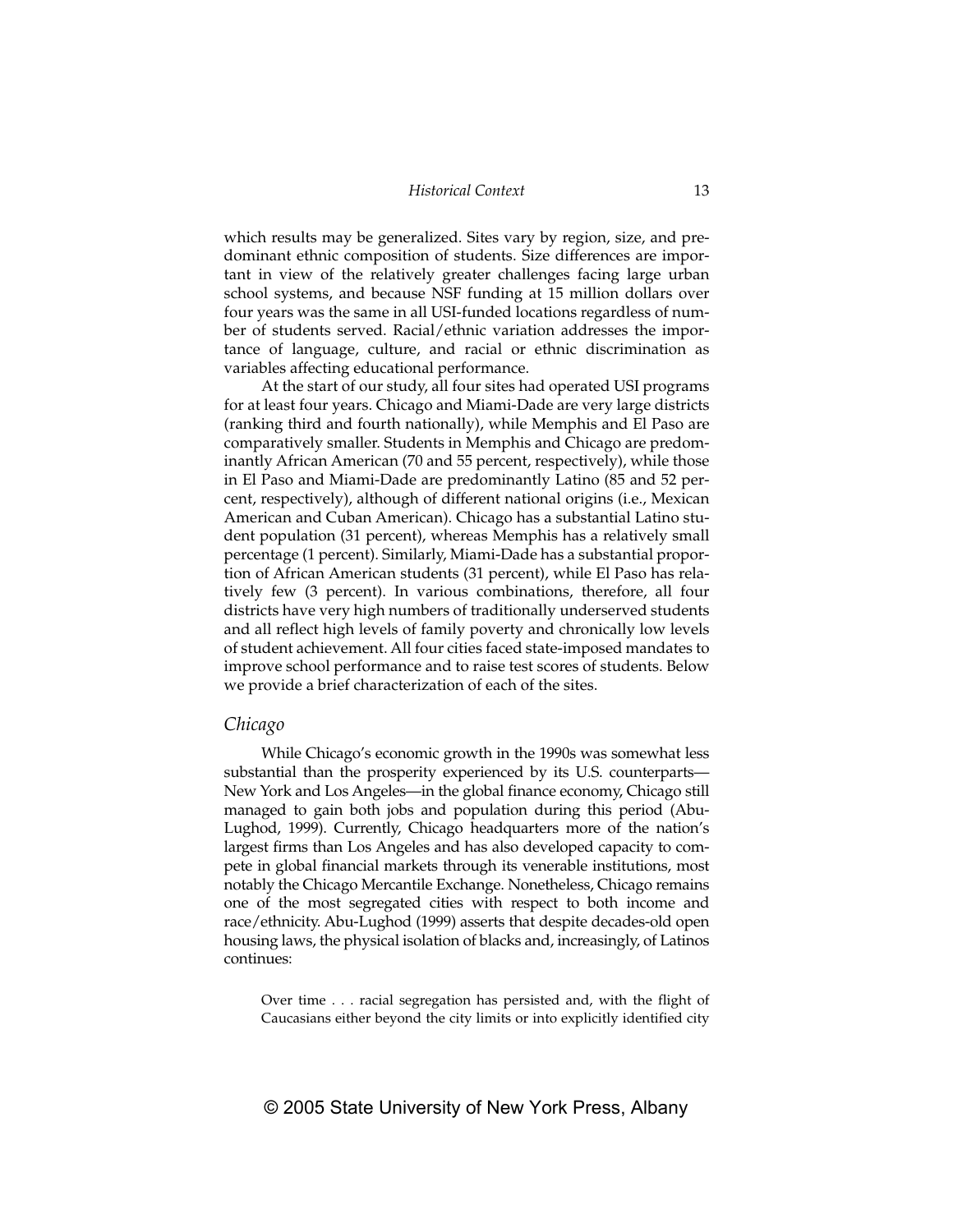"bunker" zones, areas of minority residence have expanded without leading to greater integration. (p. 332)

Chicago's schools, in part because of an emphasis on neighborhoodbased magnet programs, exhibit similar patterns of segregation as the neighborhoods in which they are located.

As the nation's third largest district, it is not surprising that Chicago Public Schools (CPS) over the past thirty years has alternately served as a model for exemplary practices and as the case-in-point for mismanagement, chaos, and abysmally poor student performance (Hess, 1991). At present, the school district's 596 elementary and high schools serve nearly 435,476 students, an increase of more than 10,000 students since 1999. In the early 1990s CPS was an ideal candidate for NSF's USI, with low student achievement, high poverty, and a diverse but racially isolated student population. During the 1990s and into the twenty-first century, both the city and the city's schools have reversed disturbing earlier patterns of population loss, with a particularly notable growth in its Latino population and a decline in numbers of youth ages five to seventeen living below federal poverty levels. This population declined from a high in 1990 of 190,000 (21.4 percent of that population) to 182,000 or 18.5 percent of youth in this age range.

The former CEO of CPS, Paul Vallas (now Superintendent for Philadelphia Public Schools), served as the school district's leader during the 1990s as an appointee of the mayor and attributes the district's success in maintaining enrollments of both low- and upper-income students to the press for high achievement for all students.

*Educational Reform in Chicago.* Chicago's history of educational reform is closely tied to the corporate sector, the mayor's office, local community activists, and the state legislature. The contrasts in allocation of power and influence over educational policy in the city are dramatically illustrated by the contrasting policies of two reform laws—one passed in 1988 establishing Local School Councils (LSCs) in each of the city schools and the other the June 1995 reform law enacted by state legislation, centralizing control in the mayor's office (Shipp, 1998). The latter state law concentrates management of the districts in the hands of a chief executive officer and board of trustees, all of whom are appointed by the mayor. While LSCs remain nominally in charge of budgetary priorities at the school level and retain the power to hire and fire school personnel, the more recent policies give ultimate control for systemwide initiatives and accountability systems to a centralized management team.

Yet it wasn't always so. In the 1980s, as the city's school bureaucracy grew, parents, community members, and the city's business establishment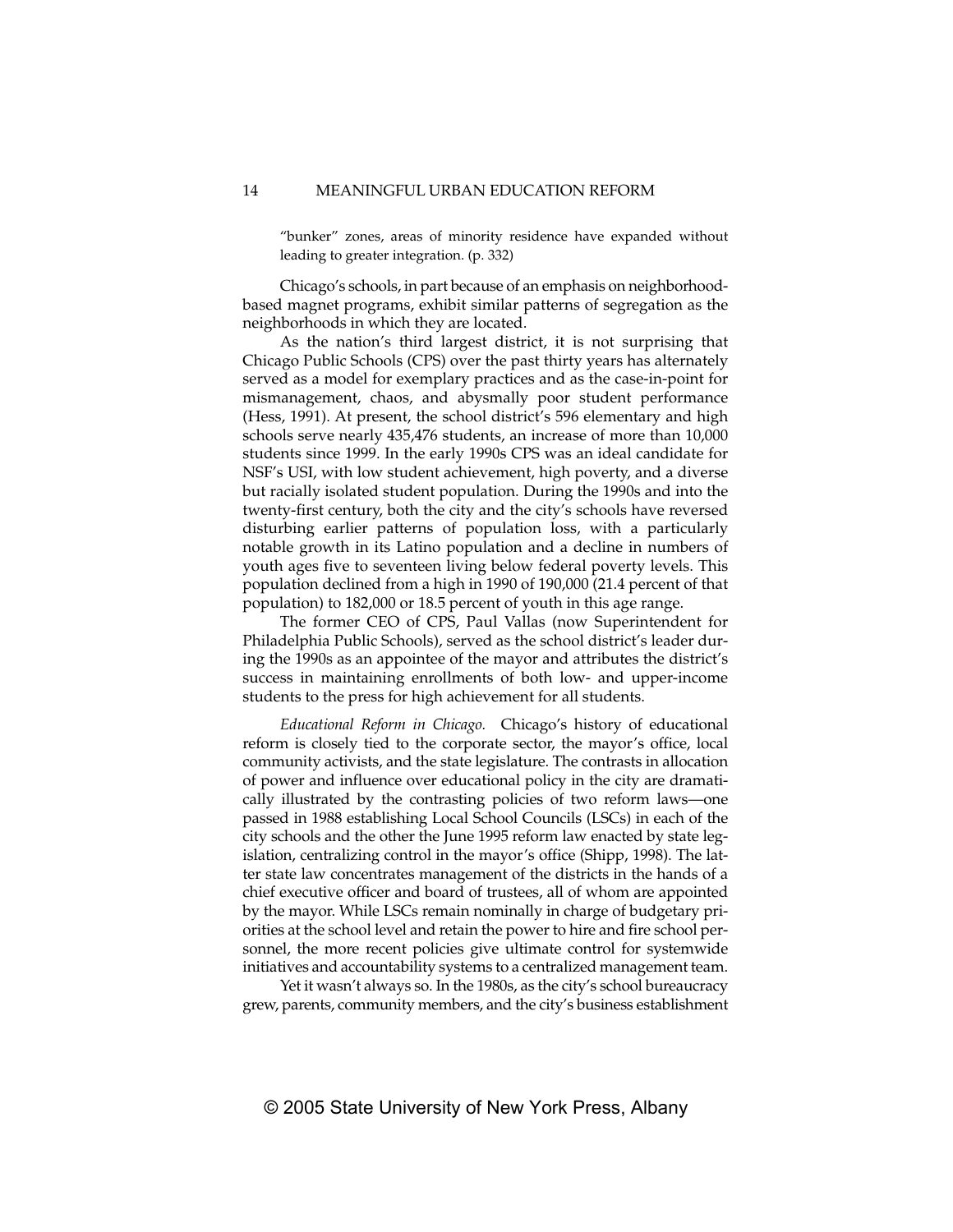formed a coalition linked by their strong belief that bureaucratic bloat and central office decision making were both fiscally irresponsible and highly detrimental to students' academic success (Bryk, Sebring, Kerbow, Rollow, and Easton, 1998). LSCs were created to channel community support to the school. It was believed that strengthening school autonomy and control and establishing democratic local governance through the LSC would enhance school performance. This approach was self-consciously aligned with an effective schools research agenda arguing for both site-based decision making and parental involvement as the keys to improved student achievement. Schools continue to be governed by LSCs staffed by six parent representatives, two community representatives, two teachers, one principal, and, in high schools, one student representative. However, by the mid-1990s many in the corporate sector determined that decentralization must be balanced by stronger control over the system's resources to insure success for all students.

During the early 1990s business leaders across the state created a new coalition that included the Illinois Manufacturers Association, the Illinois Business Roundtable, the Illinois State Chamber of Commerce, and the Illinois Retail Merchants Association in league with the Chicago Civic Federation and the Chicagoland Chamber of Commerce under the umbrella of the Illinois Business Education Coalition (IBEC) to improve accountability (Shipp, 1998). Together, according to Shipp:

All could agree on stricter accountability of principals to the district and on central office leadership modeled after an up-to-date corporation as well as on reinstating unfettered mayoral discretion in the selection of the school board. (p. 177)

While the mayor received no additional funding under the reform legislation of 1995, he did enjoy considerable control of both districtwide policy initiatives and funding allocations. During the same year, the mayor appointed a new team of managers whose goal of improved classroom performance included a spectrum of school intervention programs and teacher accountability measures to improve academic instruction and adherence to standards.

*Chicago Urban Systemic Initiative (CSI).* The CSI builds upon and aligns management accountability in compliance with state and federal education standards. In addition, CSI was designed to be the organizing framework for all mathematics, science, and technology reform efforts within the Chicago Public Schools. CSI's goals include improving the scientific and mathematical literacy of all students in a technological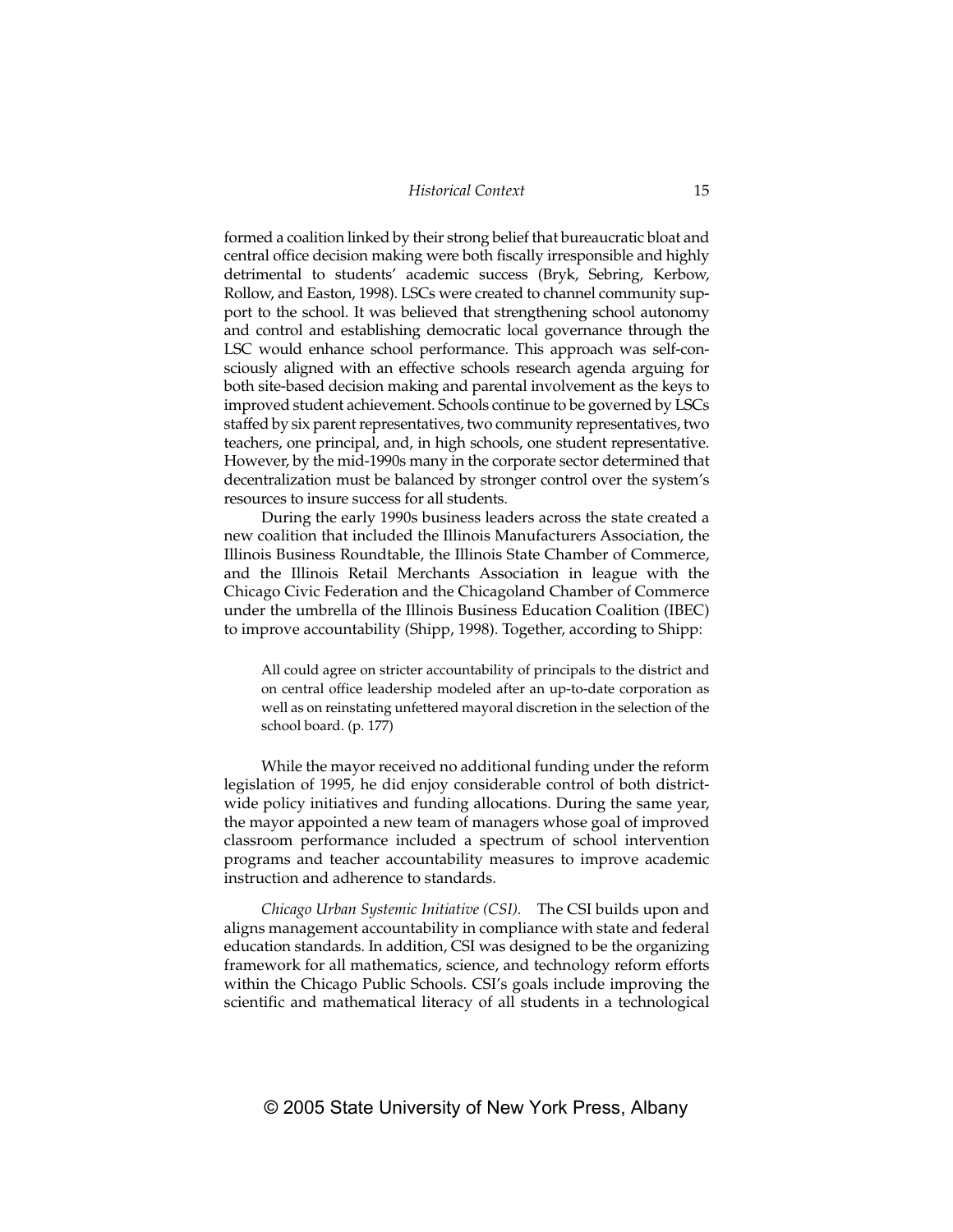society and motivating students to pursue careers in mathematics, science, engineering, and technology. Since its inception, CSI has implemented programs and assessment tools to produce major systemwide reform in mathematics, science, and technology teaching and learning. Not unlike the implementation of USI programs in other sites, CSI program developers initiated their efforts by conducting a self-study of district mathematics and science instructional programs. The 300 schools participating in the initiative represent about half of all CPS schools. Nonparticipating schools were, nonetheless, affected through the emphasis systemwide on standards-based criteria.

#### *El Paso*

El Paso is located on the Mexican border, with a population approaching one million, and is the fourth largest city in Texas. When El Paso's population numbers are added to the 1.3 million persons residing in the sister city of Ciudad Juarez, Chihuahua, Mexico, the El Paso-Juarez area ranks as the largest binational community on any international border anywhere in the world (Anderson, 1997). The vast majority of students attending school in the three largest districts— El Paso, Ysleta, and Socorro Independent School Districts—are from lowincome families and close to half of the children enter school with limited proficiency in English (Navarro and Natalicio, 1999). El Paso ranks as the fifth-poorest congressional district in the United States. Not surprisingly, educational issues in El Paso include bilingual and immigrant education, as well as professional development and teacher education, improving partnerships with parents, family, community, and businesses, and accentuating the role of leaders in participating school districts and schools. These issues become increasingly important when considered in the context of El Paso's rapid population increase in the 1990s.

The overall population in El Paso has grown by more than 8 percent during the past ten years. El Paso's youth ages five to seventeen living below federal poverty levels decreased only slightly from 48,188 to 48,661, a decline representing a change from 35 percent of this age group to 31 percent. El Paso's jobs in distribution, transportation, and the service sector represent opportunities for individuals struggling in the rural areas of the borderland, providing upward social and economic mobility for families moving across the border from Ciudad Juarez. Many of these adults have been educated primarily in Spanish, but their children find themselves in English-speaking classrooms, challenging El Paso to develop a multilingual solution to the problem of increasing student achievement. We were impressed throughout our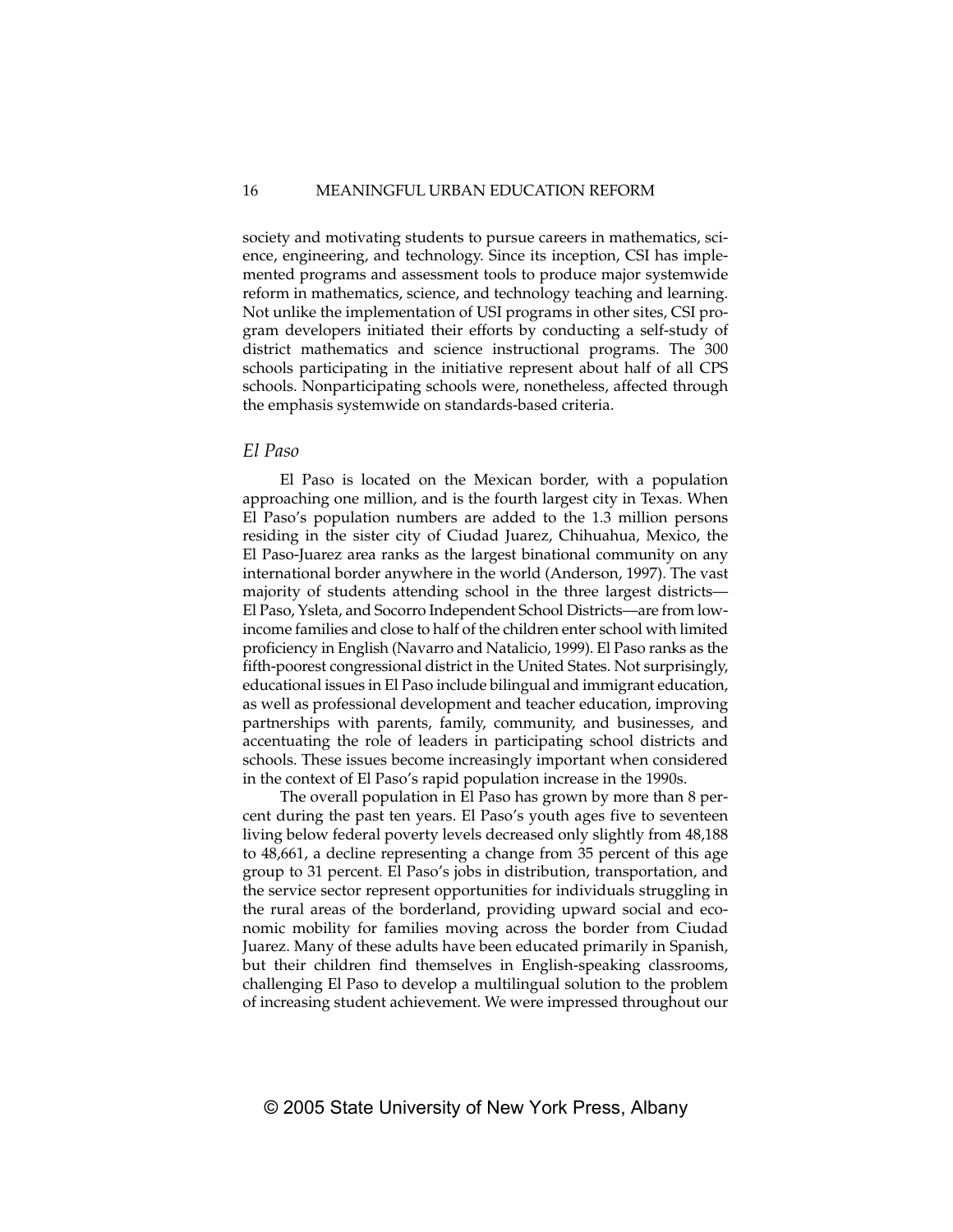work in El Paso by how schools in each of the three districts we studied (El Paso, Socorro, and Ysleta) embraced students who were Mexican citizens making the trip across the city's bridges daily to attend school in the United States.

*Educational Reform in El Paso.* Educational reform in El Paso has in many respects paralleled educational reform in Texas. School finance reform following an important court case (*Edgewood v. Kirby*) in 1989 preceded reforms in the 1990s aimed at increasing the achievement of all students and strengthening school accountability across the state. Following *Edgewood v. Kirby*, a more equitable system of district financing was established, resulting in improved conditions in schools throughout Texas attended by Latino and black children. In 1990 the state legislature passed a law mandating high-stakes assessment in the form of the Texas Assessment of Academic Skills (TAAS). The TAAS measures student achievement in the areas of reading, writing, mathematics, social studies, and science. In 1995 the State Board of Education adopted exit test requirements for students' graduation eligibility.

In El Paso a growing realization that existing reforms were not increasing the participation of all students in high-level courses, college and university enrollment, and graduation and other attainments prompted community leaders to create the El Paso Collaborative for Academic Excellence (Collaborative). In early 1992 the president of the University of Texas at El Paso brought together key stakeholders from El Paso's business and educational sectors. These leaders included the superintendents of the three largest school districts (El Paso Independent School District [ISD], Ysleta ISD, and Socorro ISD), the president of El Paso Community College, the heads of the two chambers of commerce, the mayor and the county judge, and the lead organizer of the El Paso Interreligious Sponsoring Organization (EPISO), a state-funded, faith-based organization, arguably the most active and effective grassroots community organization in the region. Together, they launched the Collaborative, a community-wide systemic reform effort aimed at improving the academic achievement of all students in El Paso, K–16.

Each school district participating in the Collaborative's work has continued to frame its own agenda for educational reform. For example, the Ysleta ISD, regarded as progressive and innovative, addressed the ninth grade dropout problem through a program of "small schools." In each of the district high schools teams of teachers work with groups of twenty-five freshmen that attend classes in areas of the building apart from upper classmen. In a recent year the Ysleta ISD reported dramatic results: of the 3,407 freshmen enrolled in district schools in 1999, 3,305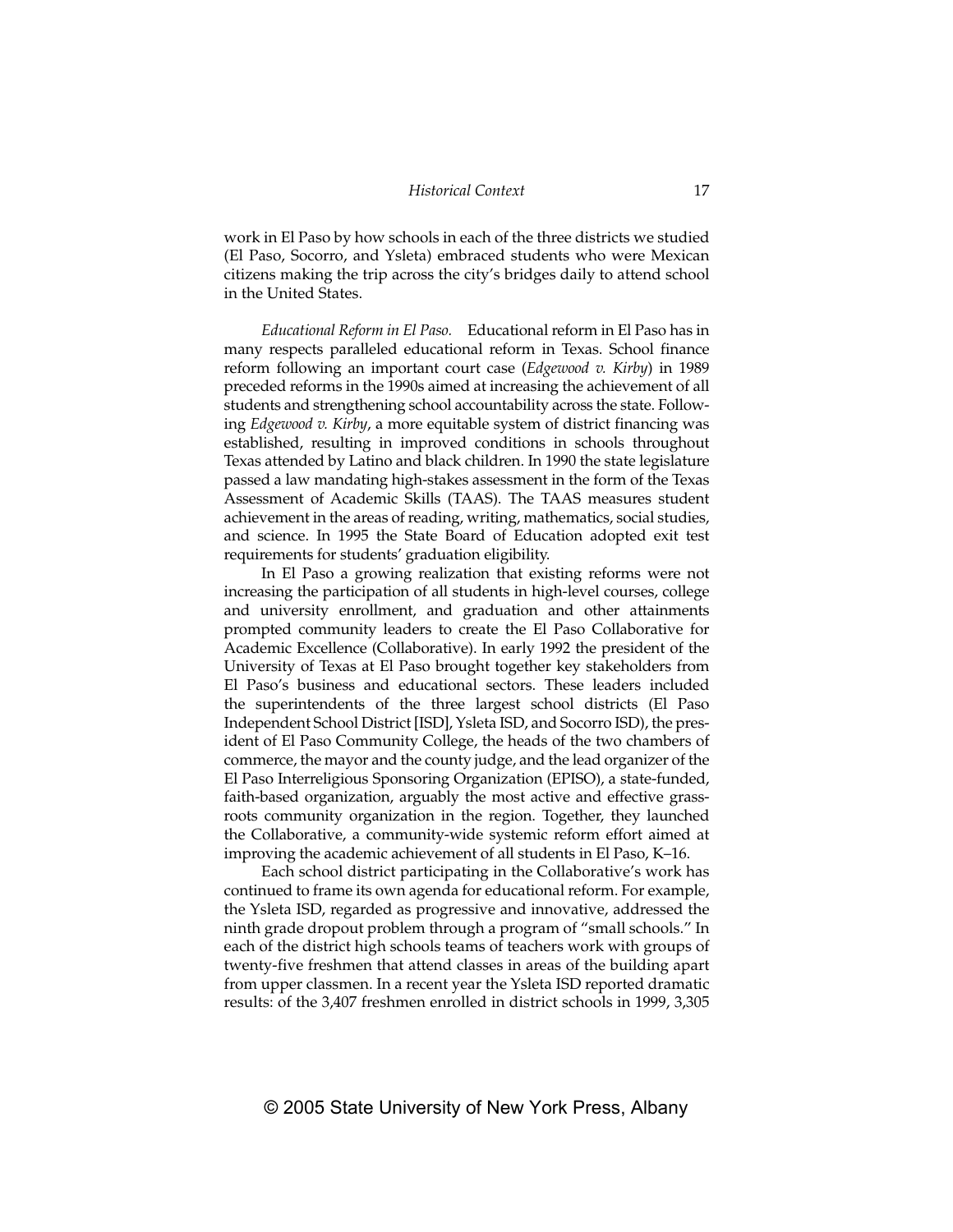or 97 percent earned sufficient credits to become sophomores the following fall, compared to the Texas average of 82 percent (*El Paso Times,* 9/27/99). In the El Paso ISD parents hired as full-time employees serve as liaisons between the community and the school. El Paso ISD has seen a stunning reversal in dropout rates through an emphasis on close contact and careful monitoring by these members of the community. To develop its dropout programs, each district worked with faculty colleagues at the University of Texas at El Paso (UTEP). UTEP's visibility in the El Paso community has also been critically important to the Collaborative's work in implementing the El Paso USI.

*El Paso Urban Systemic Initiative.* The NSF's USI grant enabled the Collaborative to carry forward its commitment for systemic reform in the three largest school districts. During the summer of 1992 the Collaborative began a program of professional development activities with the establishment of the Teams Leadership Institute. The Institute brought together leadership teams for three days from the forty schools that volunteered to participate in the Collaborative. To qualify for participation, schools were required to meet conditions likely to sustain reform activities including carrying out initial assessments to determine patterns of student achievement and failure. Teams from each school were composed of seven to ten professionals including the principal, assistant principal, a counselor, and five to seven teachers. After assessing school needs, teams drafted preliminary action plans and methods for sharing information with school staff. Follow-up institutes were provided for three years. In addition, two-day institutes were held for principals and subject-matter institutes were held for teams of five to seven teachers from participating schools that also met for eight additional days during the school year. The Collaborative also provided on-site mentoring with experienced teachers sent to assist teachers in their classrooms as they introduce new curricula and make changes in their teaching practices.

Because the Collaborative's work is administered though offices at UTEP, the three districts involved have been spared the problem of creating administrative structures for program delivery. Nonetheless, ranking district administrators in at least one of the districts, Ysleta ISD, see arrangements with UTEP as another layer in a bureaucratic system impeding the smooth and coordinated delivery of aligned programs in mathematics and science at the classroom level. It can also be argued, however, that in a context of unstable and volatile school district politics—all but one of the districts during the course of the initiative fired, suspended, or brought suit against an incumbent superintendent—the role of the Collaborative as an independent third party has been critical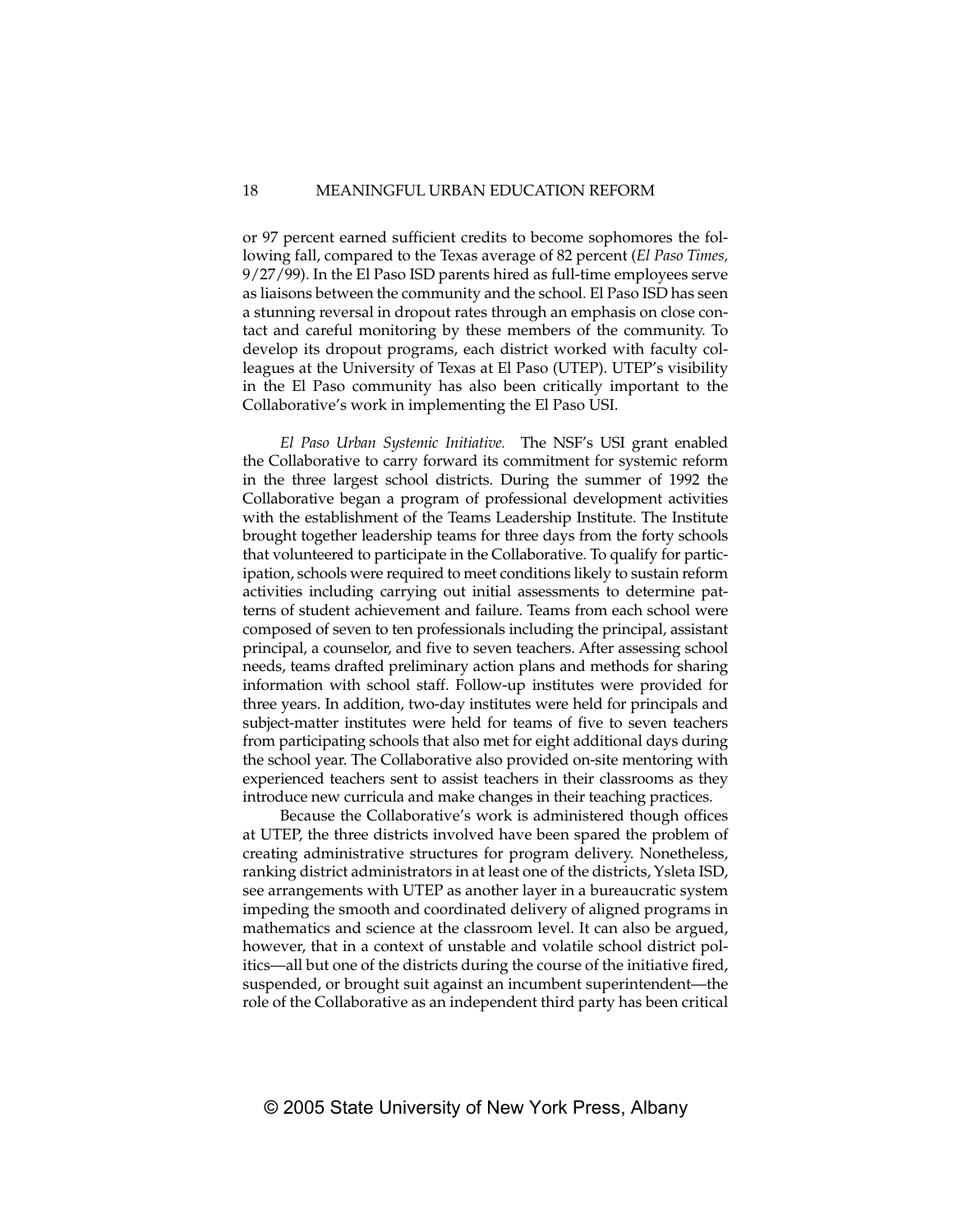in creating stability and consistency in the administration of the USI program.

#### *Memphis*

Memphis is Tennessee's largest metropolis and the eighteenth largest city in the United States. Memphis has the country's ninth-largest African American population, representing nearly 50 percent of the city's inhabitants (*Heritage Memphis Culture Guide*, p. 5). Overlooking the Mississippi River, Memphis is a major port, rail terminus, and marketing center serving the South's lumber, livestock, and cotton industries. Despite the economic decline in recent years, Memphis remains the capital of the mid-South and continues to be a magnet for economically disenfranchised people who leave their homes in the rural areas of Tennessee, Mississippi, and Arkansas.

*Educational Reform in Memphis.* Superintendent Gerry House implemented a multitude of reforms, including the USI, and spearheaded educational reform in Memphis from 1994 to 2000. The original reform agenda articulated in the Memphis proposal submitted to NSF to qualify for USI funding addressed the needs of both African American and white students. However, the district during this period witnessed the continued departure of white families (and students) to county school systems and the arrival of individuals and families of Latino and Asian descent. Individuals of Asian or Latino origin increased from 1.4 percent to 4.5 percent of the total population in the 1990s, and the increase is projected to continue. The students from these families bring the challenge of linguistic difference to a district that has not been focused on cultural and language variation until now. Since the mid-1990s conditions have improved for the staff and students of Memphis City Schools. The system is one of the few in the state fully accredited by the Southern Association of Colleges and Schools. Additionally, fewer children ages five to seventeen live in poverty, that number decreasing from close to 40,000 (representing 25 percent of children in this age category) to just under 39,000 or 21 percent of the overall population.

The year 2000 saw the resignation of the reform superintendent, the selection of a new superintendent who is native to the city and school district, and the initiation of a new conversation about the district's future. The departure of Superintendent House signaled a more measured approach to reform and a dramatic shift in emphasis. The new superintendent and native Memphian Johnnie Watson conducted what some viewed as a poorly designed study of the impact of school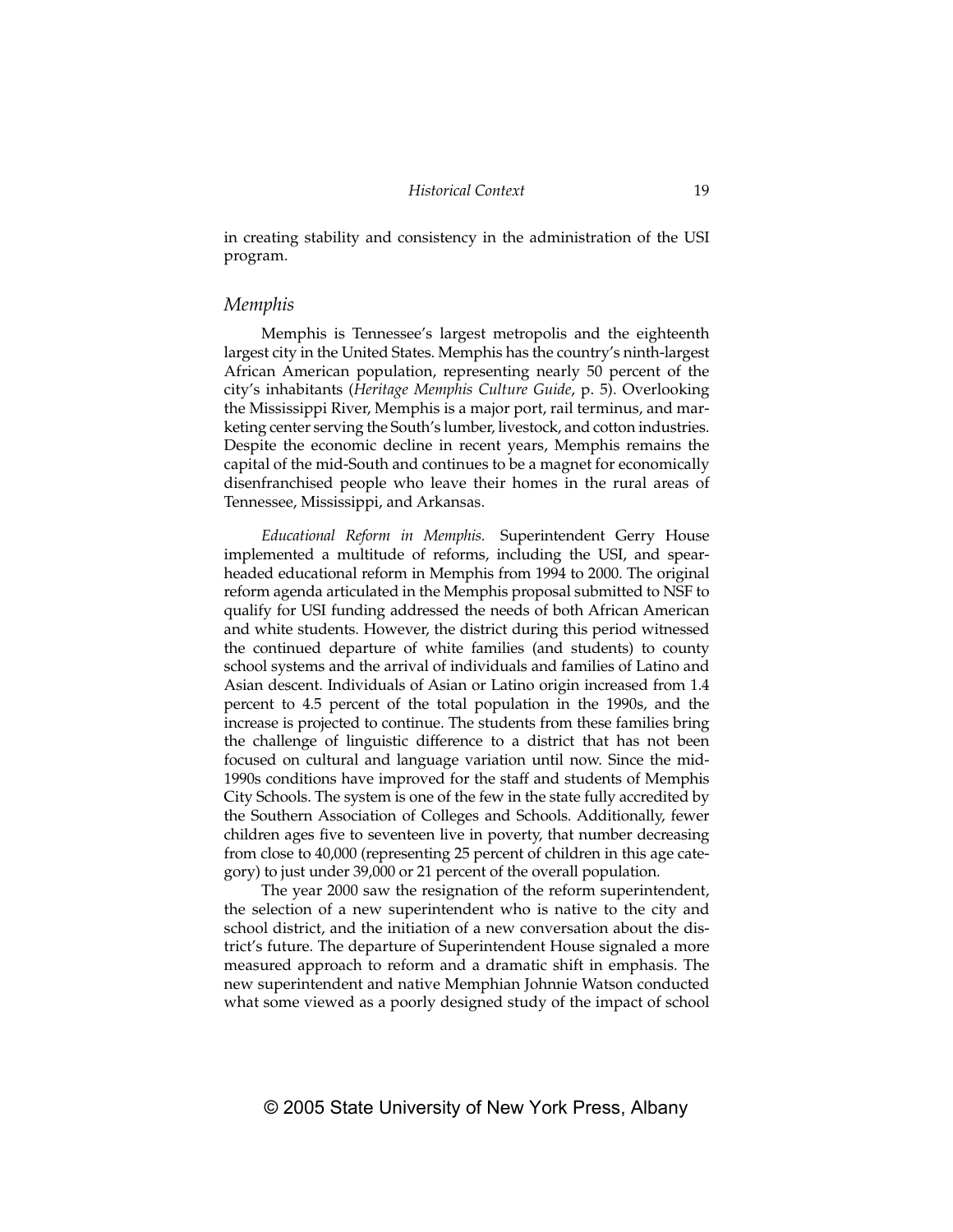reform models on student achievement and concluded that student performance had in some cases actually declined but at best had remained unchanged (Ross, personal communication, July 19, 2001). Beset with concerns about the large number of city schools making Tennessee's list of failing schools (twenty-six of the state's forty-eight), Superintendent Watson had little choice from his perspective but to target teaching and learning in new ways (Ross, 2001, August 19). His goals included the adoption of a districtwide curriculum to insure a similar approach to instruction in the district's schools. Although this strategy suggested a retreat from more creative and innovative approaches, it was also a hedge against negative impacts on highly mobile student populations in Memphis schools.

*The Memphis Urban Systemic Initiative.* The Memphis Urban Systemic Initiative (MUSI) decentralized the system's organizational structure from four subdistricts to twelve clusters containing twelve to fifteen schools coordinated by an instructional administrator reporting to the USI director. A major focus of MUSI was the elimination of all lowlevel science and mathematics courses, beginning at the high school level, and moving progressively down through the lower grades. Another focus was professional development for all teachers in all schools. According to Memphis reports, a total of 112,000 (100 percent) of elementary, middle, and high school students were learning mathematics and science in classrooms that were directly supported by the MUSI.

#### *Miami-Dade County*

Miami, Florida, is a city that has captured the imagination and interest of politicians, entertainers, investors, and others during much of the twentieth century, an interest that intensified in the 1990s. During this period, immigrants from Latin America and the Caribbean who settled in Miami transformed the city. The schools as well as political and economic institutions have been dramatically affected (Stepick, Grenier, Castro, and Dunn, 2003).

Immigrant power, according to Stepick and his colleagues (2003), is a reality in Miami where "Latinos' political presence combined with their economic and cultural ascendancy challenge the corporate leaders' earlier hegemony in setting the local agenda" (p. 35). By the year 2000 Miami's Latino population had "made Miami the economic and transportation gateway of the Americas" (p. 20) despite having only 5 percent of the nation's total Latino population. In fact, more than 40 percent of the largest Latino-owned businesses in the U.S. are located here.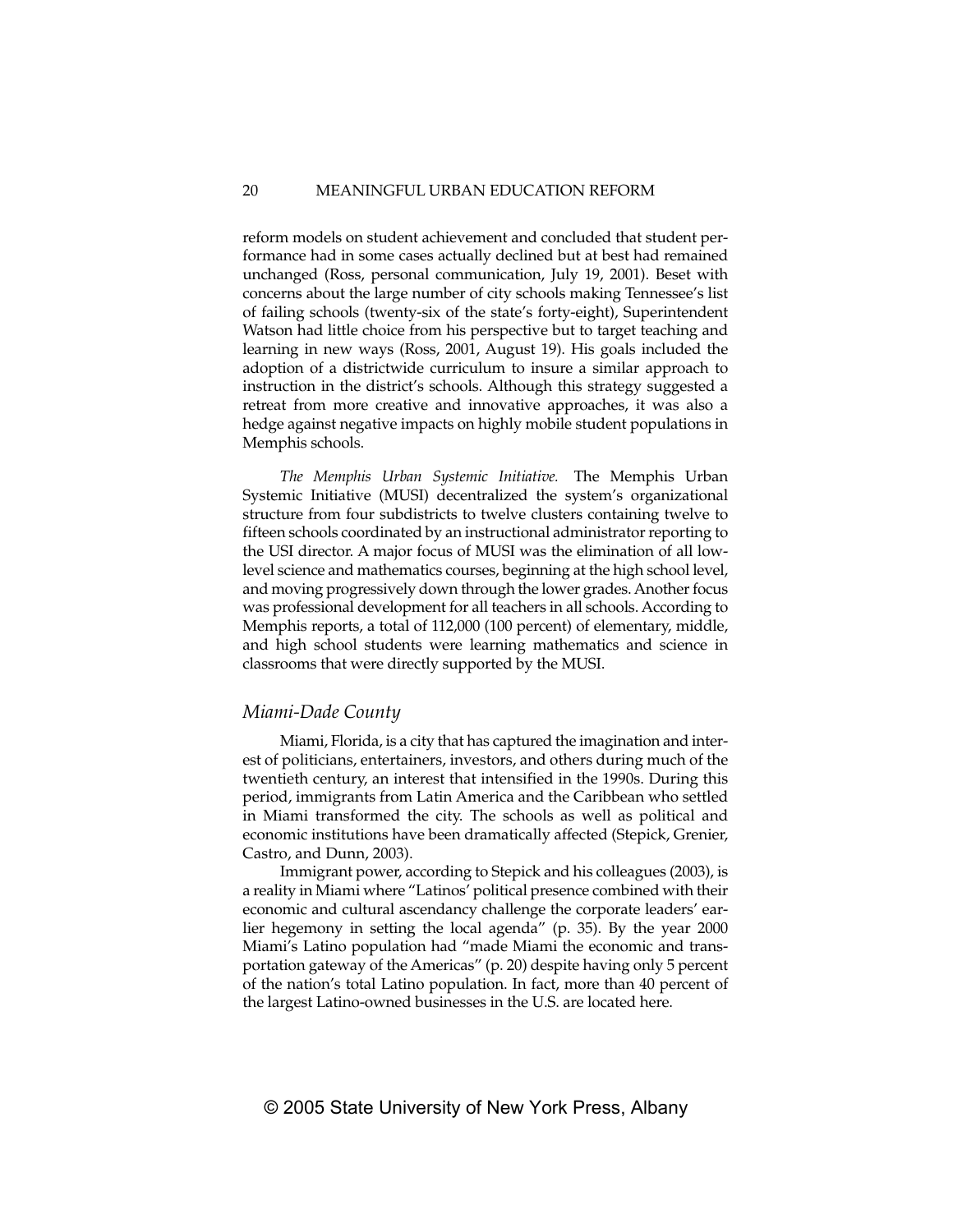In the wake of the 2000 national elections the U.S. president and political parties in general are reaching out to Latinos, especially those in Florida, the site of political angst and chaos in the presidential contest. This process is pervasive throughout the nation. Latino candidates ran for mayor in many of the nation's major cities in 2001, and, although they lost in the largest three (New York, Los Angeles, and Houston), this political activity sets the stage for a new generation of Latino municipal leadership. Latino candidates also campaigned for statewide offices in several states in the 2002 elections. This new centrality of Latinos to national, state, and local politics has both substantive and symbolic dimensions. Even at the symbolic level, the outreach represents a significant improvement over the neglect that Latinos have experienced in most previous elections. The current political power of Latinos is critical in understanding Miami-Dade's recent history as well as the histories of El Paso and Chicago.

The Miami-Dade County public school system is the fourth-largest school system in the nation and the largest countywide district in Florida. Miami-Dade County is home to a culturally mixed population, of which two-thirds of its citizens are of Cuban heritage. While individuals enumerated in the 1990 census came primarily from Cuba and other Spanish-speaking islands in the Caribbean, new residents hail from Brazil, Argentina, Honduras, and other countries in South and Central America. These newcomers bring diversity in cultures and lifestyles, as well as a diversity of prior educational experiences. In the 2000 census the city of Miami reported the largest percentage (61 percent) of nonnative residents of any U.S. city. In addition, Miami-Dade, like Chicago, presents a complex economic landscape with highly impoverished neighborhoods located city blocks from expensive high-rise condominiums. Although the relative size of the population of youth ages five to seventeen living below federal poverty levels actually grew from 75,703 to 91,715 between 1990 and 2000, this number actually represented a decline from 23.6 percent of that population to 22.7 percent.

A defining moment for the city of Miami came in 1959 with Fidel Castro's takeover of Cuba. Opposition to Castro's transformation of the island nation into a Marxist state led to an exodus of Cubans to Miami-Dade beginning in 1965 with U.S.-sponsored "Freedom Flights." During the spring of 1980 the Cuban Mariel Boatlift carried 125,000 refugees to the south end of Miami Beach seeking asylum and a new life, and also ushered in an unprecedented influx of refugees from Haiti, Nicaragua, and elsewhere in the Caribbean. By the end of the 1980s the Cuban refugee population dominated the city's political and social landscape. During the 1990s Miami-Dade's large Cuban population—whose countywide numbers exceeded 600,000—was actively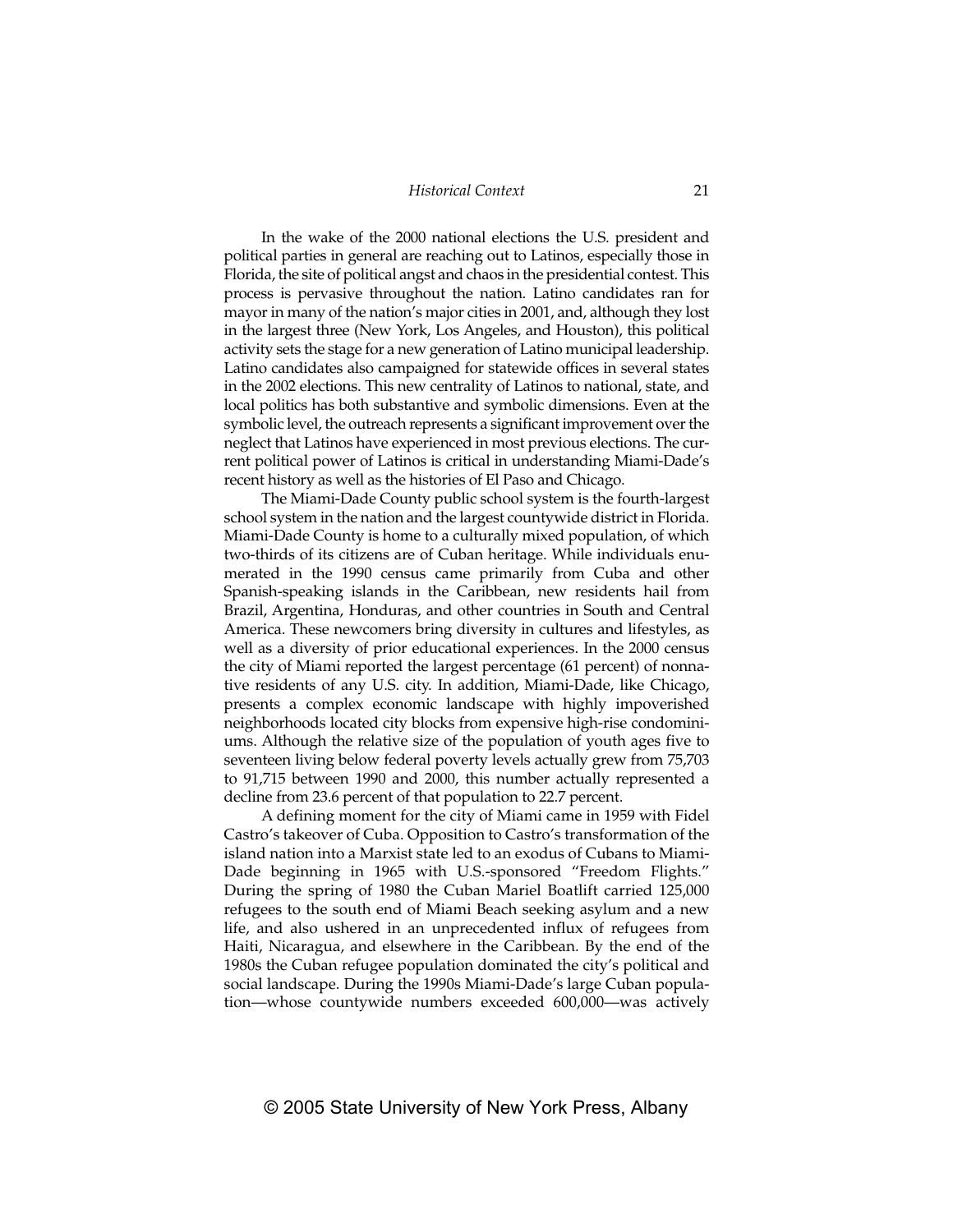#### 22 MEANINGFUL URBAN EDUCATION REFORM

engaged in the political process, holding dominant positions in the city government and school district board, showing the demographic changes in Miami-Dade since the 1990 census.

*Educational Reform in Miami-Dade*. In 1986 Miami-Dade County Public Schools implemented a plan for school-based management and shared decision making that gave local schools increased control over their own budgeting, resource allocation, and curriculum. This restructuring was similar to efforts in site-based decision making that took place in Chicago at the same time. Indeed, structural changes in 1996 reshaped school board elections and patterns of representation. Single-member district elections enhanced the representation of African Americans on the school board and fostered a decentralization movement leading to both central office staff downsizing and school site administrator power enhancement. However, by 1989, it became clear that these decentralization reform efforts in Miami-Dade affected organizational structure much more than instructional processes. Student achievement, school completion, and attendance remained low (Rungeling and Glover, 1991).

*Miami-Dade County Urban Systemic Initiative.* In 1993 Miami-Dade County Public Schools applied for NSF's Urban Systemic Initiative funding, planning to involve every school and all district students in improving mathematics and science achievement by the end of the third year of the initiative. Using NSF funding in conjunction with other federal resources (for example, Title II Eisenhower mathematics and science funds), the Miami-Dade USI aimed to strengthen content and instruction, enhance student learning, coordinate resources, and establish equitable practices in school mathematics and science. It also intended to make connections with community partners to link mathematics and science learning to real-world issues and careers.

## *School Selection*

Within each site, elementary, middle, and high schools were selected in a three-step process, in consultation with our site coordinators, our Technical Advisory Network,<sup>1</sup> and USI project staff at the sites. The goal of the school sampling process was to obtain samples of schools that: (1) were reasonably representative of the school district; (2) evidenced substantial variability in the extent to which the schools participated in the USI reform initiatives; and (3) were likely to present limited confounding of driver variability with variability in other, extraneous variables. A total of twenty elementary schools, fifteen middle schools, and twelve high schools across the four cities participated in our research. The forty-seven schools included in our study were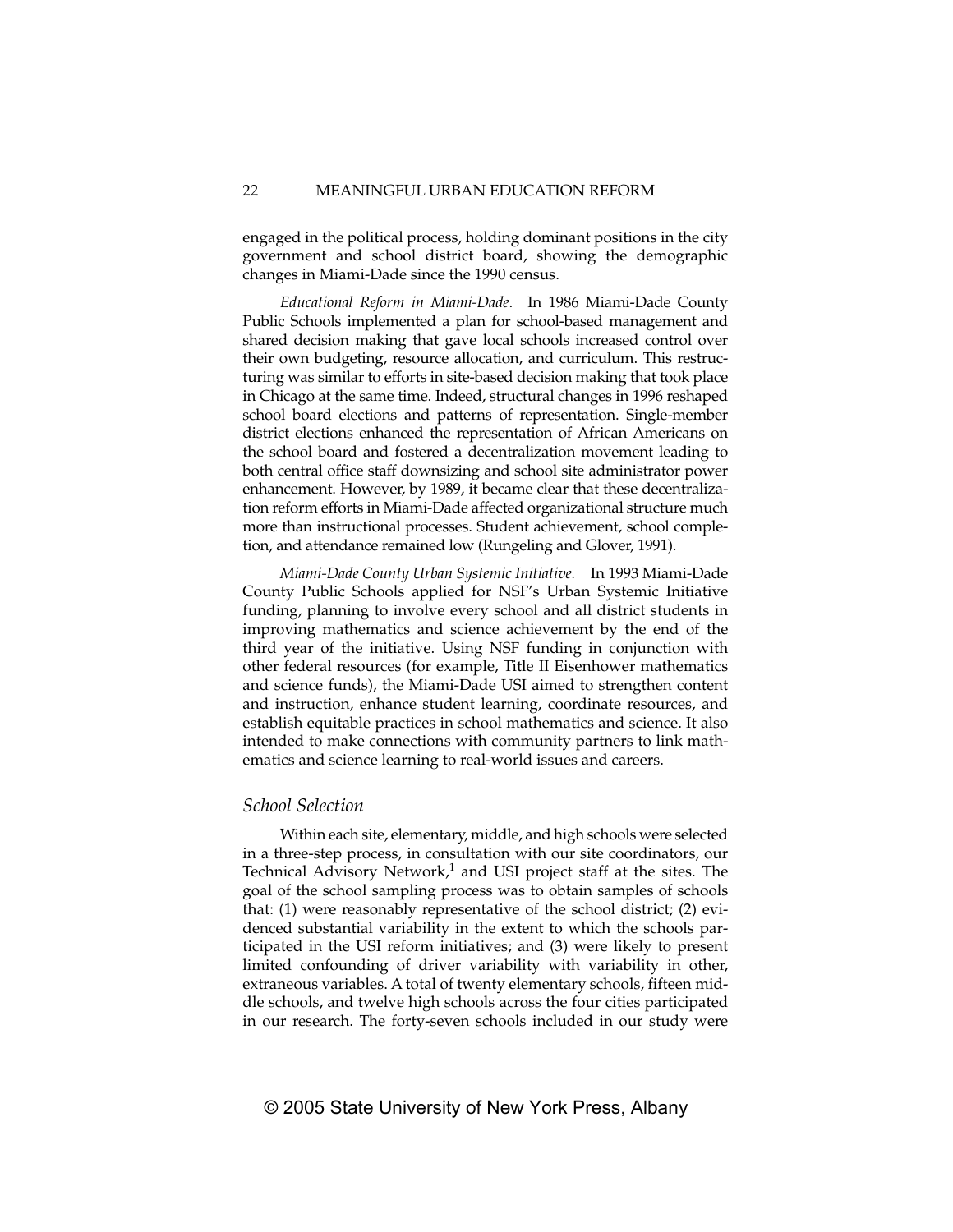located in all parts of the four cities. In Chicago, for example, the six elementary schools were scattered throughout the city's six regions, from the South side, close to Indiana, to Uptown in the north.

#### *Teacher Selection*

Five teachers were selected for in-depth study within each of the sampled schools. Initially, we attempted to select teachers who represented subject areas of mathematics and science, who represented a variety of grade levels in each school, and who had at least five years of teaching experience at the sampled school. Ultimately, 230 teachers were selected using the following criteria: (a) teachers who had appropriate certification; (b) teachers in the original sample who had been teaching at the school for more than three years; and (c) teachers who were willing to participate in the study throughout its three-year duration. Additionally, we selected teachers to insure representation by gender and ethnicity in the sample. Finally, the research team selected teachers at grade levels three through five at the elementary level and selected teachers of algebra and biology ("gateway" courses) at the secondary level whenever possible. This was done to insure inclusion of teachers whose students were likely to be taking state- and districtmandated tests. Table 1.3 presents demographic information for participating teachers. These teachers were highly experienced; the majority had twelve or more years of teaching experience. The representation of females (70 percent) to males (30 percent), while unbalanced, reflects the distribution of the teacher population. These teachers were ethnically diverse across the sites and their diversity varied by city. For example, in El Paso, the majority (60 percent) of teachers are Latino.

#### *Data Collection and Analysis*

A variety of data collection procedures were employed in this study to obtain information from key individuals involved in the process of systemic reform, including individuals from the community, representatives from the district, school-level leaders, teachers, and students. Methods used to collect these data included classroom observations, interviews, surveys of teachers and students, experience sampling, and archival document review. We used qualitative and quantitative methods to analyze the myriad of data that was collected. Table 1.4 provides the methods of collecting data, the various sources used to collect that data, and the primary modes for analysis. See Appendix A for a detailed description of the instrumentation.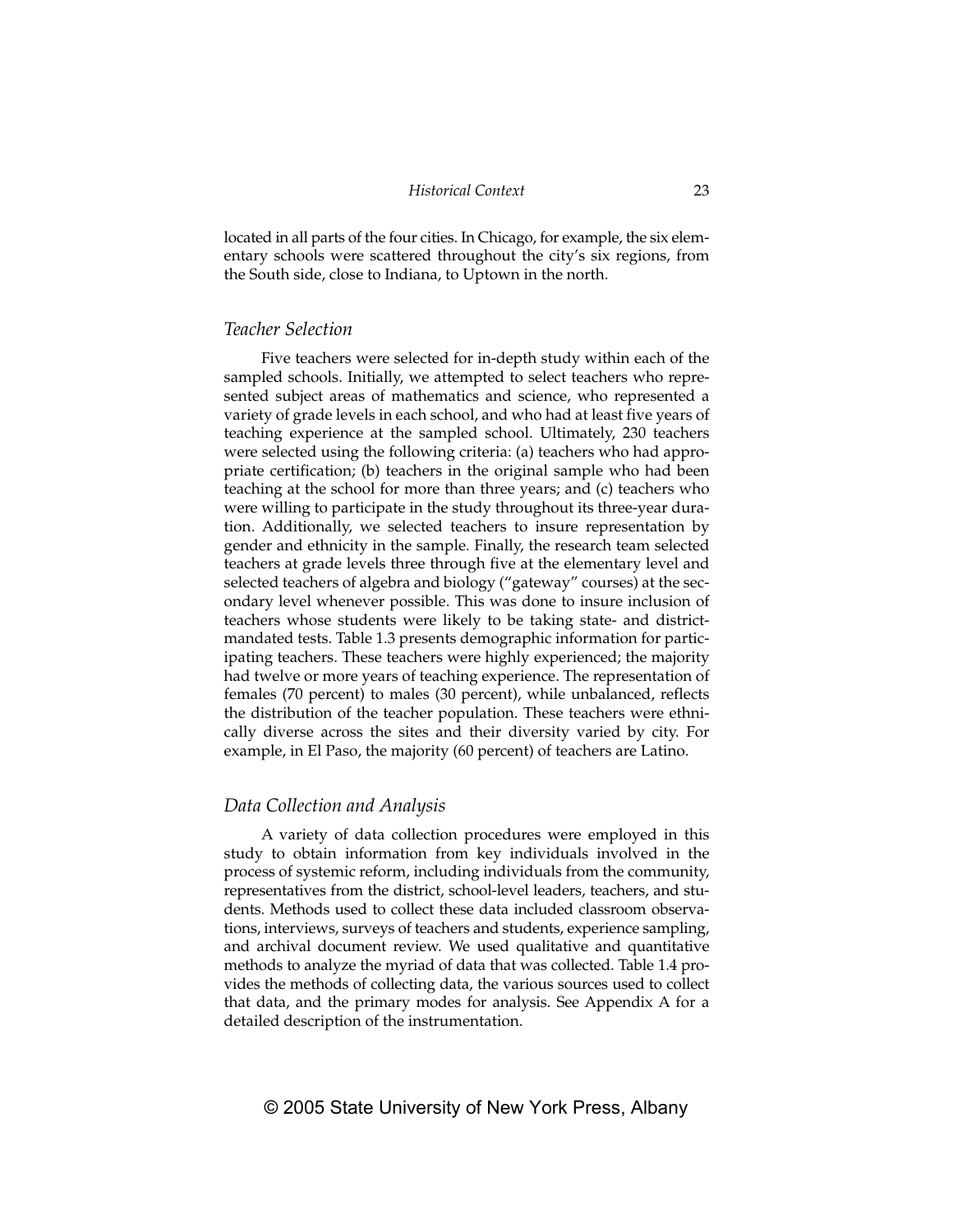|                         |                                                         |         |                |                | Characteristics of Participating Teachers     |                                              |                                                         |                                                |                    |                                                    |
|-------------------------|---------------------------------------------------------|---------|----------------|----------------|-----------------------------------------------|----------------------------------------------|---------------------------------------------------------|------------------------------------------------|--------------------|----------------------------------------------------|
|                         | Chicago                                                 |         |                | El Paso        |                                               | Memphis                                      |                                                         | Miami-Dade                                     |                    | <b>Total</b>                                       |
|                         | $\mathbf{a}$                                            | $\%$    | Ξ              | $\%$           | $\mathbf{a}$                                  | $\%$                                         | Ξ                                                       | $\%$                                           | L,                 | $\%$                                               |
| Gender                  |                                                         |         |                |                |                                               |                                              |                                                         |                                                |                    |                                                    |
| Male                    |                                                         | % 3     | $\overline{0}$ | 38<br>62       |                                               |                                              |                                                         | 31.4                                           |                    |                                                    |
| Female                  | $\frac{8}{32}$                                          |         | 57             |                | $\frac{50}{2}$                                | 16.7<br>83.3                                 | 23                                                      | 68.6                                           | $\frac{69}{161}$   | 88                                                 |
| <b>Total by Site</b>    | 50                                                      |         | 50             |                | $\mathcal{S}$                                 |                                              | $\mathcal{R}$                                           |                                                | 230                |                                                    |
| Race/Ethnicity          |                                                         |         |                |                |                                               |                                              |                                                         |                                                |                    |                                                    |
| Caucasian               |                                                         |         | ᅼ              |                |                                               |                                              |                                                         | 51.4                                           |                    |                                                    |
| African American        |                                                         | $% R_4$ | $\frac{3}{2}$  |                |                                               | 38.3<br>61.7                                 |                                                         | 31.4<br>17.4                                   | <b>5855</b>        |                                                    |
| Latino                  |                                                         |         |                |                |                                               | $\circ$                                      |                                                         |                                                |                    |                                                    |
| Asian/Pacific Islander  | $\frac{8}{2}$ $\frac{1}{2}$ $\frac{0}{2}$ $\frac{0}{2}$ | $\circ$ |                | 8 9 9 9 9<br>8 | $\mathfrak{A} \mathfrak{h} \circ \circ \circ$ | $\circ$                                      | $\frac{1}{2}$ $\frac{1}{2}$ $\frac{1}{2}$ $\frac{1}{2}$ | $\circ$                                        | $\overline{ }$     | 825<br>83647<br>8365                               |
| Multiracial/Other       |                                                         | $\circ$ |                |                |                                               | $\circ$                                      |                                                         |                                                | 4                  |                                                    |
| Years teaching          |                                                         |         |                |                |                                               |                                              |                                                         |                                                |                    |                                                    |
| 1-2 Years               |                                                         |         |                |                |                                               |                                              |                                                         | 1.4                                            |                    |                                                    |
| 3-5 Years               | $\sim$ $\sim$                                           | 4       |                |                |                                               |                                              |                                                         |                                                |                    |                                                    |
| 6-8 Years               |                                                         |         |                |                |                                               |                                              |                                                         |                                                |                    |                                                    |
| 9-11 Years              |                                                         |         |                |                |                                               |                                              |                                                         |                                                |                    |                                                    |
| $12 + Years$            | 380                                                     | 7927    |                | $62867$        | さてきおる                                         | $6.7$<br>$1.7$<br>$-5.0$<br>$-5.7$<br>$-5.0$ | ၈၈ မေ အလ                                                | $12.9$<br>$12.8$<br>$6.4$<br>$7.9$             | ∞ ឌុ ឌុ ដ » ៑<br>∞ |                                                    |
| Missing Data            |                                                         |         |                |                |                                               |                                              |                                                         |                                                |                    |                                                    |
| Years in Present School |                                                         |         |                |                |                                               |                                              |                                                         |                                                |                    |                                                    |
| 1-2 Years               | ω                                                       | $\circ$ |                |                |                                               |                                              |                                                         |                                                |                    |                                                    |
| 3-5 Years               | 752                                                     | 4       | 11128311       | 2319072        | $\sim$ 20 $\sim$ 20 $\sim$                    | $1.700$<br>$1.7000$<br>$1.7000$<br>$0.300$   | ♡ 11 11 ♡ 81 →                                          | $4.29$<br>$20.0$<br>$20.0$<br>$21.4$<br>$41.4$ | 5 \$ \$ 5 \$ 5     | $1.7$<br>$2.3$<br>$3.7$<br>$1.7$<br>$1.7$<br>$1.7$ |
| 6-8 Years               |                                                         |         |                |                |                                               |                                              |                                                         |                                                |                    |                                                    |
| 9-11 Years              |                                                         | 2489    |                |                |                                               |                                              |                                                         |                                                |                    |                                                    |
| $12 + Years$            |                                                         |         |                |                |                                               |                                              |                                                         |                                                |                    |                                                    |
| Missing Data            |                                                         |         |                |                |                                               |                                              |                                                         | 1.4                                            |                    |                                                    |

 $Table 1.3.$ Table 1.3.

24

# © 2005 State University of New York Press, Albany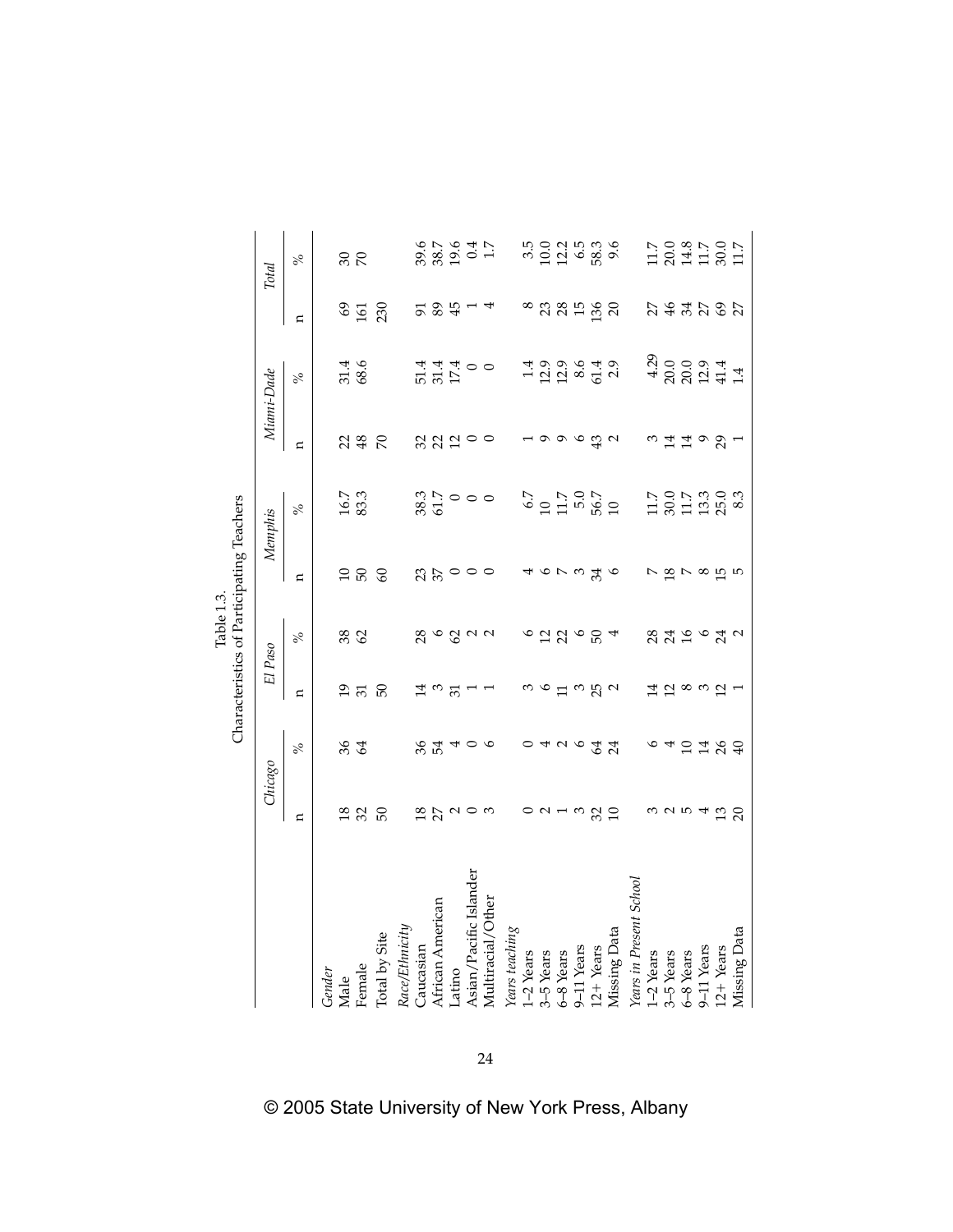# *Historical Context* 25

|                                                        | Sources                                                                                           | Analysis Procedures                                                                                                                                                                                                                                                                                                                                                                                                                                                                                                                                                                                                                                                                             |
|--------------------------------------------------------|---------------------------------------------------------------------------------------------------|-------------------------------------------------------------------------------------------------------------------------------------------------------------------------------------------------------------------------------------------------------------------------------------------------------------------------------------------------------------------------------------------------------------------------------------------------------------------------------------------------------------------------------------------------------------------------------------------------------------------------------------------------------------------------------------------------|
| Documents                                              | NSF performance<br>evaluation reviews,<br>NSF end of year<br>reports, School<br>improvement plans | District and school documents were<br>organized and analyzed using data matrices<br>and coded scoring criteria to inform the<br>Structural Equation Model (SEM).                                                                                                                                                                                                                                                                                                                                                                                                                                                                                                                                |
| Interviews,<br>Focus<br>Groups,<br>Question-<br>naries | District level<br>officials, principles<br>community<br>members teachers,<br>students             | Interview and focus group data were audio-<br>taped, transcribed, and analyzed long with<br>open-ended items from e-mail correspon-<br>dence with teachers using qualitative data<br>analysis procedures (Miles and Huberman,<br>1994). Typically, multiple researchers read<br>the data to identify categories, themes, and<br>emergent patterns. In some cases, partici-<br>pant responses were placed on matrices to<br>facilitate cross-case analysis. Some cate-<br>gories identified in this fashion cut across<br>all sites while others were specific to an<br>individual school or research site.                                                                                      |
| Surveys                                                | Teachers, students                                                                                | Individual surveys were analyzed using a<br>variety of quantitative data analysis<br>procedures that include cluster analysis,<br>factor analysis, Rasch modeling, and<br>Structural Equation Modeling.                                                                                                                                                                                                                                                                                                                                                                                                                                                                                         |
| Obser-<br>vation                                       | Classrooms                                                                                        | Observations were analyzed using two<br>instruments: the classroom observation<br>checklist and the authentic instructional<br>practices coding matrix.<br>The checklist uses mathematics and science<br>standards, as well as components of other<br>instruments designed to identify five<br>mathematics and science standards-based<br>practices (Sykes, 1999; National Council<br>TM, 1991; NRC, 1996). All observations<br>were coded using the Authentic Instruc-<br>tional Practices Coding Matrix developed<br>using two major sources: Authentic<br>Instruction Classroom Observation Form<br>(Borman, Rachuba, Datnow, Alberg,<br>MacIver, Stringfield and Ross, 2000;<br>(continued) |

Table 1.4. Data Sources and Analysis Procedures